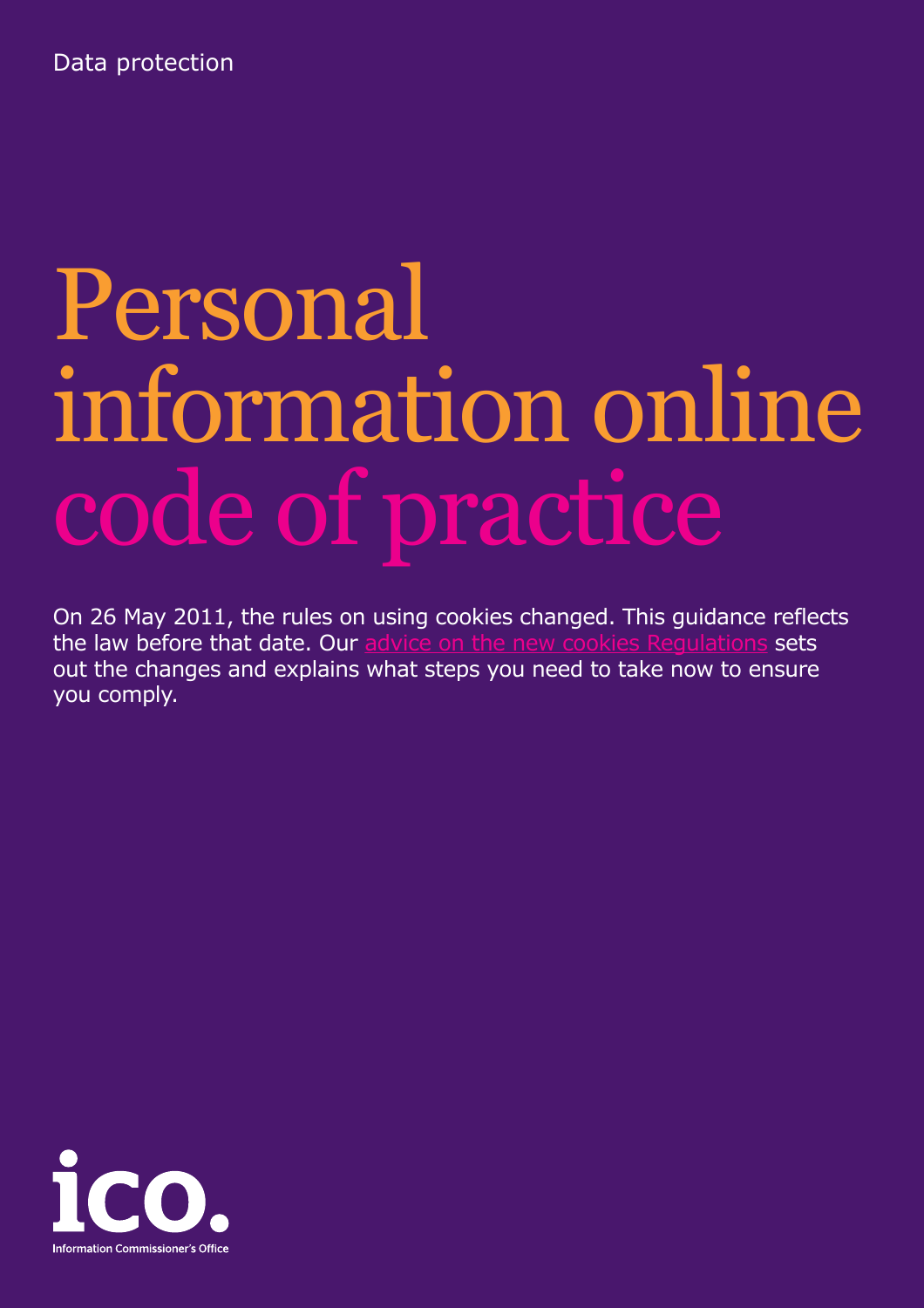

## Introduction

- 1. About this code
- 2. How does the Data Protection information processed on
- 3. Marketing your goods an services online
- 4. Privacy choices
- 5. Operating internationally
- 6. Individuals' rights online
- 7. Things to avoid
	- Annex: Preserving privacy
	- Glossary

|                               | 5  |
|-------------------------------|----|
|                               | 6  |
| ection Act apply to<br>nline? | 9  |
| ıd                            | 19 |
|                               | 25 |
| ÿ                             | 28 |
| $\mathbf{S}$                  | 32 |
|                               | 36 |
| y online                      | 38 |
|                               | 40 |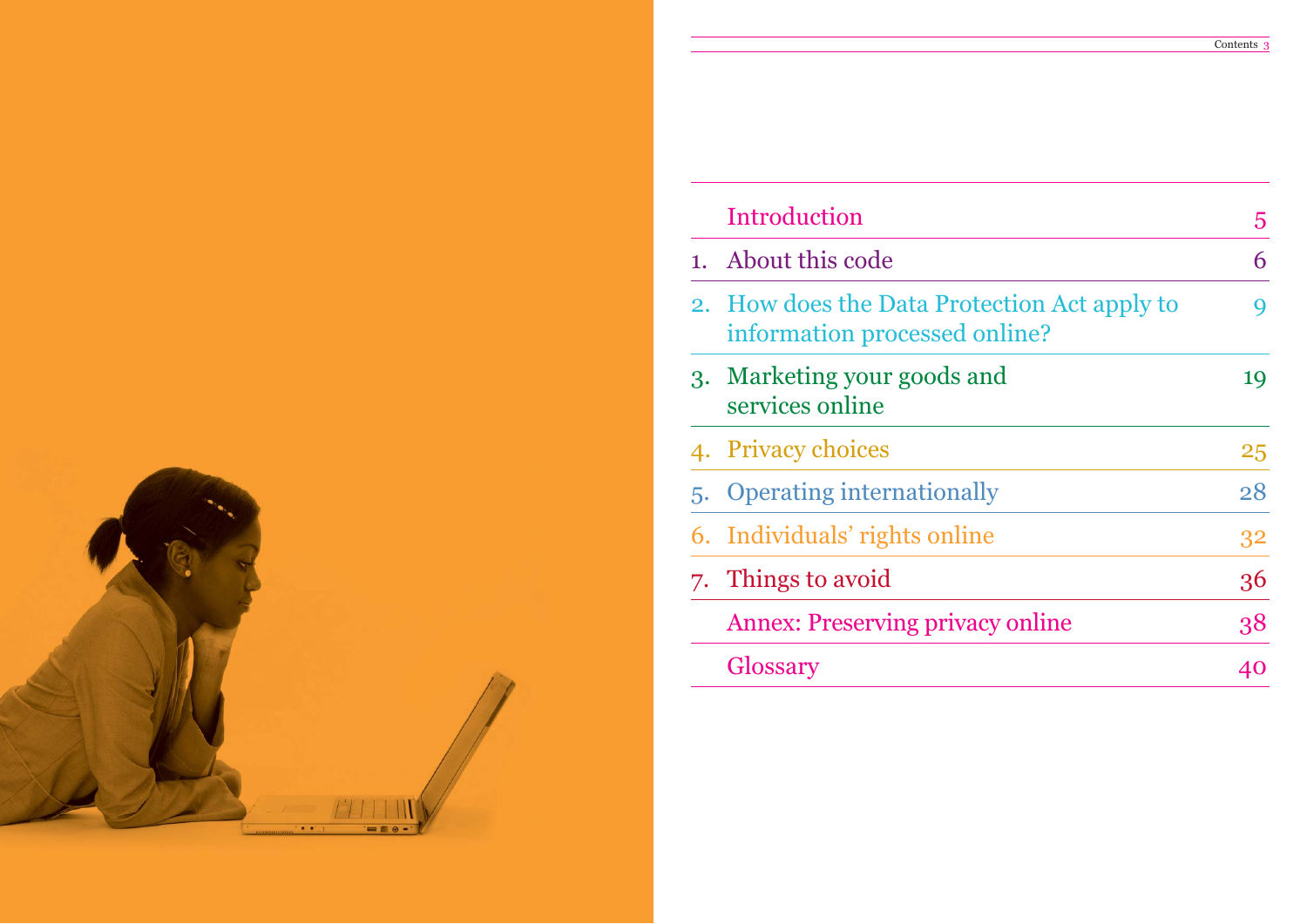The internet can offer greater convenience and new experiences, but it can also present risks. A record of our online activity can reveal our most personal interests. This is as true of major electronic service providers as it is of small online businesses. This code explains the privacy risks that may arise and suggests ways for organisations to deal with them. It stresses the importance of transparency, of treating consumers' information properly and being straight with people about how you use their information. This applies just as much in the public sector as it does in the private.

As regulator of the Data Protection Act I recognise the need for clear, comprehensive guidance for handling personal data properly and for giving individuals the right degree of choice and control. I encourage the industry to continue to develop simpler, easier ways for individuals to manage their online choices and to protect their privacy.

This is a fast-moving field of activity where the law may sometimes be difficult to interpret. I hope this code will help all organisations comply with the law, adopt good practice and prosper online.

W: Mone, Galer

**Christopher Graham** Information Commissioner

## Introduction

The online world is expanding and developing all the time. Change is a given. And the pace of change is a challenge. New technologies and services are transforming the way we do business. The accelerating take-up of social networking, email, e-commerce and e-government reflects our growing dependence on the internet to conduct business, whether personal or professional.

To help you navigate this book better look out for these markers



Link to a web page

Good practice tip – Advice on what's good to do

Bad practice – Advice on what NOT to do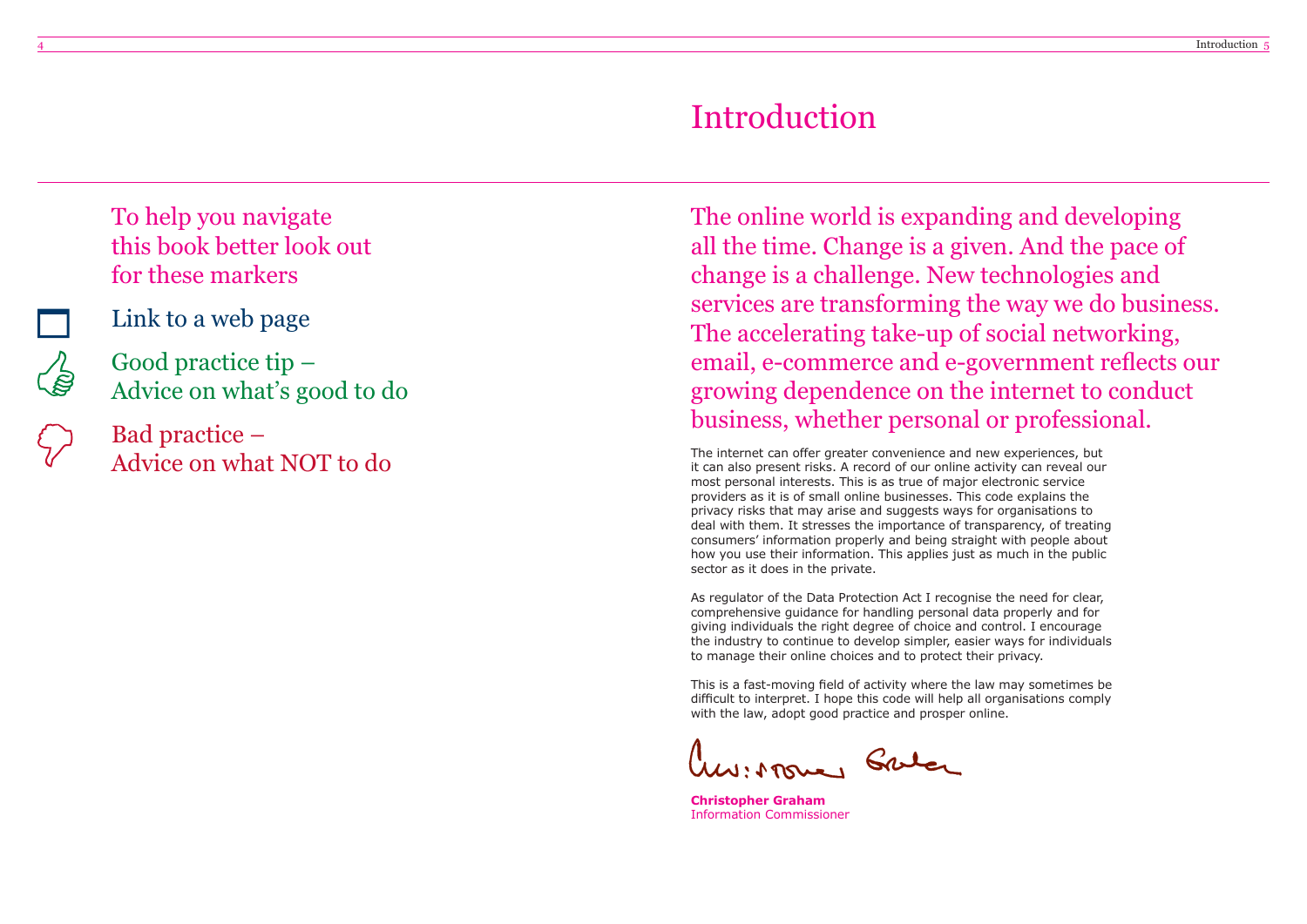1

## About this code



**Third party behavioural advertising**  These adverts have been placed by an advertising network to which the publisher is affiliated. The publisher has chosen the adverts based on which other affiliated websites have been visited by the user. This information is linked by an identifying cookie on the user's machine, which can be accessed by the network but not the publisher.

## **Untargeted advertising**

Untargeted adverts can be placed by the publisher or an advertising network. The adverts could be randomly selected, and aren't based on website content or user behaviour. These adverts are unlikely to involve the processing of personal data by the publisher or network.

## **First party behavioural advertising**

- collecting a person's details through an online application form;
- •using cookies or IP addresses to target content at a particular individual;
- using personal data to market goods or to deliver public services; and
- using cloud computing facilities to process personal data.

These adverts have been placed on the page by the publisher. They contain recommendations for purchases based on the previous behaviour of the user. Because the adverts are targeted at users and use analysis of their past purchases, the publisher may be processing personal data about the user.

### **Cookies**

Many websites use cookies to remember information about which content has been accessed by a device. They can use this to keep people signed-in to a website between sessions, or to apply accessibility preferences to the pages. Many users and publishers find these uses of cookies to be convenient. The publisher needs to make users aware of the use of cookies, and should not do anything unexpected or intrusive with the information they collect.

The code covers the collection and use of personal data online, whether it is collected via a PC, games console, mobile device, media player or any other equipment that connects to the internet. It covers obvious identifiers, such as names, email addresses or account numbers obtained, for example, through an electronic application form. It also covers less obvious identifiers, such as information indicating individuals' online activity generated through the use of cookies and other identifiable monitoring, such as the analysis of IP addresses.

The code covers activities such as:

This code does not cover the use of information that does not, or could not, identify an individual - for example the collection of anonymised or statistical information. The DPA does not apply to such activity. Nor does it apply to activities such as displaying the same broadcast-type content to everyone who visits a website – for example showing the same adverts for flights to everyone who visits a travel site.

This code explains how the Data Protection Act 1998 (the DPA) applies to the collection and use of personal data online. It also provides good practice advice for organisations that do business online and are therefore subject to the DPA.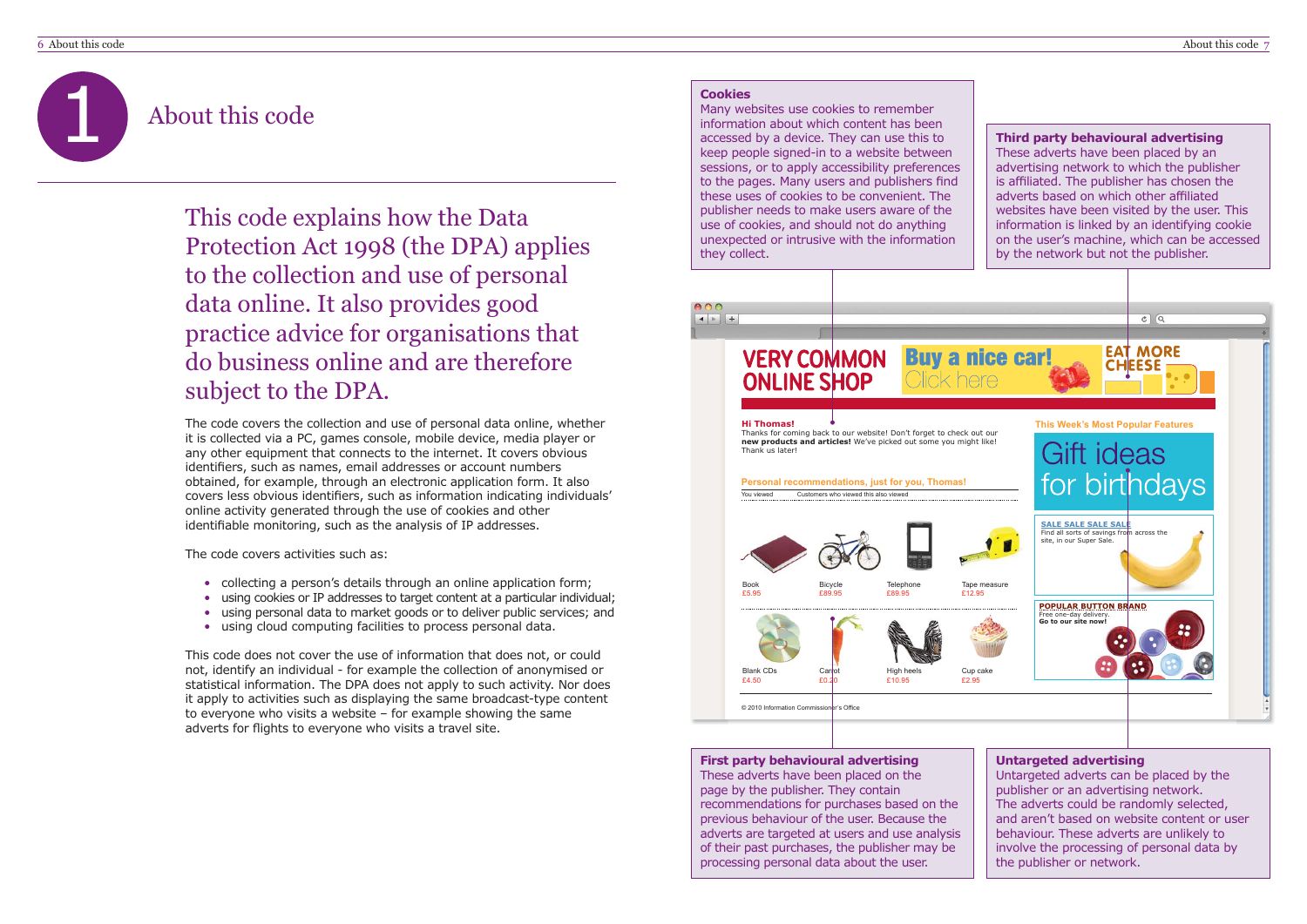# How does the DPA apply to





information about.

### Specific benefits include:

- greater trust and a better relationship with the people you collect information about;
- reduced reputational risk caused by the inappropriate or insecure processing of personal data;
- better take-up of online services, meaning economic savings and greater convenience for customers;
- minimised risk of breaches and consequent enforcement action by the Information Commissioner or other regulators;
- gaining a competitive advantage by reassuring the people you deal with that you take their privacy seriously;
- increasing people's confidence to provide more valuable information, because they are reassured that it will be used properly and kept securely; and
- reduced risk of questions, complaints and disputes about your use of personal data.

## **The code's status**

The Information Commissioner has issued this code under section 51 of the DPA in pursuance of his duty to promote good practice. The DPA says good practice includes, but is not limited to, compliance with the requirements of the Act.

This code is the Information Commissioner's interpretation of what the DPA requires when personal data is collected and used online. It gives advice on good practice, but compliance with our recommendations is not mandatory where they go beyond the strict requirements of the Act. The code itself does not have the force of law, as it is the DPA that places legally enforceable obligations on organisations.

Organisations may find alternative ways of meeting the DPA's requirements and of adopting good practice. However, if they do nothing then they risk breaking the law. The ICO cannot take enforcement action over a failure to adopt good practice or to act on the recommendations set out in this code unless this in itself constitutes a breach of the DPA.

- When you cannot tell whether you are collecting information about a particular person, it is good practice to treat all the information collected as though it were personal data. In some cases the information will be personal data and the DPA will apply to it. In particular, compliance would involve:
	- keeping the information secure;
	- protecting it from inappropriate disclosure; and
- – being open about how the information is being collected and used.

We have tried to distinguish our good practice recommendations from the legal requirements of the DPA. However, there is inevitably an overlap because although the DPA sets out the bare legal requirements, it provides no guidance on the practical measures that could be taken to comply with them. This code helps to plug that gap.

- The DPA applies to the 'processing' of 'personal data'. 'Processing' has a very broad meaning and includes everything that happens to personal data collected online.
- The DPA defines 'personal data' as data which relate to a living individual who can be identified from that data or from that data and other information which is in the possession of, or is likely to come into the possession of, the data controller.
- In the Information Commissioner's view, personal data is being processed where information is collected and analysed with the intention of distinguishing one individual from another and to take a particular action in respect of an individual. This can take place even if no obvious identifiers, such as names or addresses, are held.
- A practical difficulty arises when collecting information online because non-obvious identifiers, such as cookies or IP addresses, are linked to a device rather than a particular user. In many cases a device will have multiple users, for example a shared household PC. This may make it impossible to tell whether the information obtained is about a single user or a group of users.

### **Example**

A single household PC may have different family members using it under the same login identity. As a result, the IP address and cookies cannot be connected to a single user. Therefore it is unlikely that this information will be personal data. However, if each family member logs in separately, then any online activity will relate to that particular login identity. This will mean that the cookies used are more likely to be personal data. An IP address is only likely to be personal data if relates to a PC or other device that has a single user.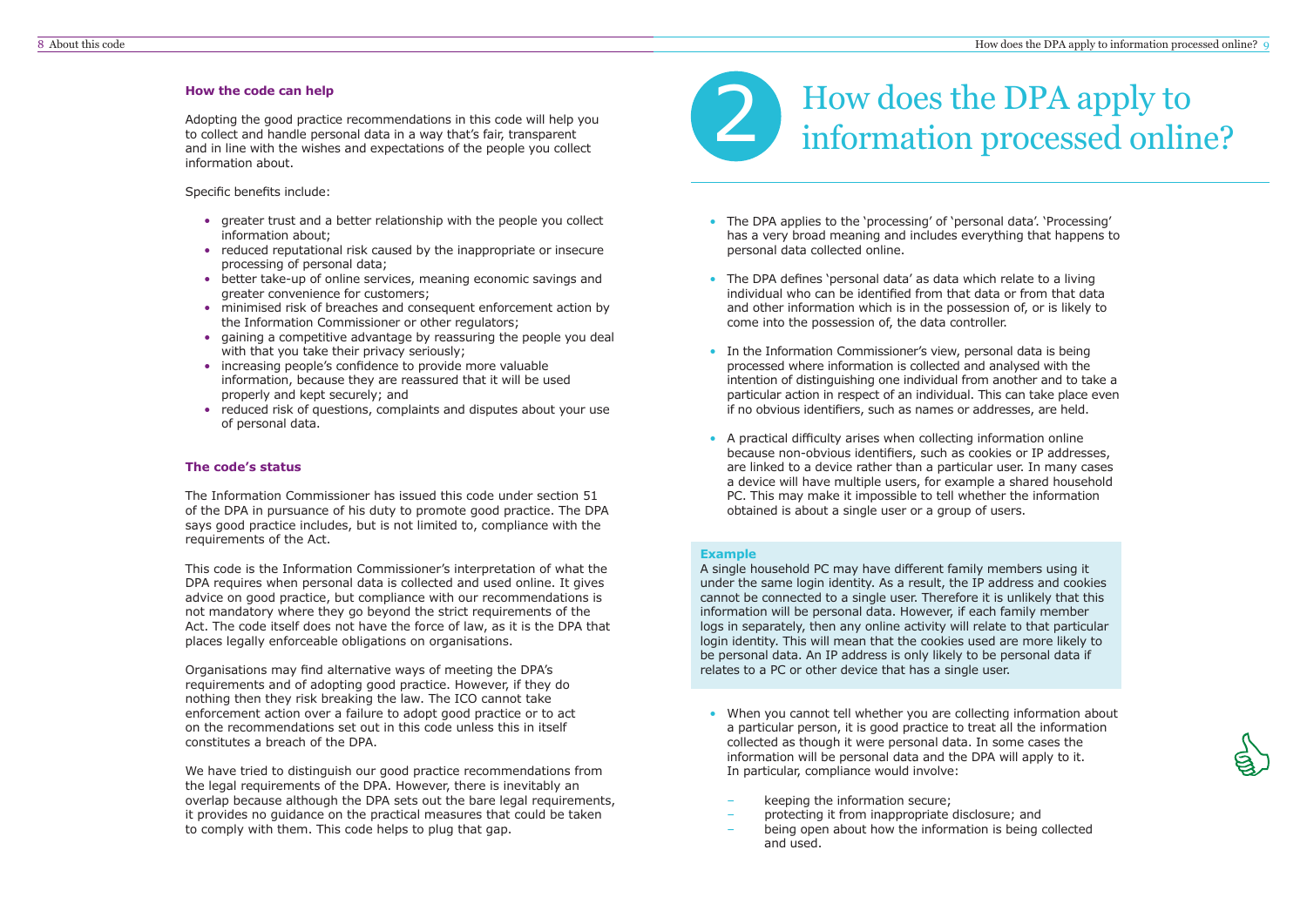- The Information Commissioner recognises the practical and sometimes insurmountable difficulties in complying with all aspects of the DPA in respect of non-obvious personal identifiers. In particular he recognises the security issues that may be involved in trying to give an individual subject access to information linked to non-obvious identifiers. He will not necessarily enforce the right in this context unless there is a genuine risk to an individual's privacy if he fails to do so. This issue is explored in more detail in section 6 - Individuals' rights online.
- • The Information Commissioner also recognises the practical difficulties in attempting to gain an individual's consent as a means of legitimising the processing of non-obvious identifiers. In most cases the DPA provides alternatives to this.
- • Special restrictions apply to the processing of 'sensitive' personal data, such as information about a person's health or political opinions. There may be no alternative to obtaining the individual's consent in order to legitimise the processing of such information.
- • Some online content is displayed without any personal data being processed, for example where the same content is displayed to everyone who visits a website. In such cases the rules of data protection do not apply, although other laws or standards may do.

http://www.ico.gov.uk/~/media/documents/library/data\_protection/ detailed specialist quides/PERSONAL DATA FLOWCHART V1 WITH PREFACE001.pdf

http://www.ico.gov.uk/~/media/documents/library/data\_protection/detailed\_ specialist quides/what is data for the purposes of the dpa.pdf

• The 'data controller' has ultimate responsibility for complying with the DPA. Online, it is possible that a number of data controllers, and possibly 'data processors' working on their behalf, will act together to deliver content or services. Organisations should establish which of them has legal responsibility as a data controller.

Further information about personal data can be found in our guidance note **A quick reference guide – What is personal data?** and in our more detailed Technical guidance note on determining what is personal data, these are at:

## **Responsibility for data protection**

## **Example**

A shopping website may allow payments to be taken online via a company which specialises in online payment methods.

The customer may have an account with the website, which means it will be the data controller for that personal data e.g. name, address and shopping history with that website. The customer will often have a separate account with the payment company, which will hold details such as bank account number and credit / debit card details in order to facilitate payment to the website. That company will be the data controller in relation to that set of personal data.

It is important for each of these parties to be clear about what personal data they are responsible for in case, for example, a customer wishes to exercise their rights under the DPA.

Further guidance can be found in the rights of individuals section of **The Guide to Data Protection** which is available at:

http://www.ico.gov.uk/[for\\_organisations/data\\_protection/the\\_guide](http://www.ico.gov.uk/for_organisations/data_protection/the_guide/principle_6.aspx) /principle\_6.aspx

- It is good practice for organisations to work together to ensure that members of the public, who may be unaware of which organisations are involved and how, are treated fairly. This includes explaining to the public who will use their information and how. The website publisher must take on this role in respect of its own information collection and any collection carried out by third parties via its website. However, the third parties still have their own legal obligations under the DPA.
- • If there is evidence of a breach of the DPA, it is the data controllers involved that could be subject to enforcement action or prosecution. Legal responsibility is a matter of fact that the Information Commissioner will establish in the circumstances of the case.
- Where a data controller uses a data processor to provide services on its behalf, there must be a written contract in place ensuring that appropriate security is maintained. This means that the security must be as good as, or exceed, the data controller's own standards, which must in turn be appropriate.

## **Collecting the right personal data**

The DPA says that personal data can only be collected where this is 'necessary'. This means that you must not collect personal data too early in your relationship with someone. It is bad practice to collect personal details like names and email addresses just to let someone look at your website. Individuals may find it intrusive and inappropriate to be asked to provide their details too early on.



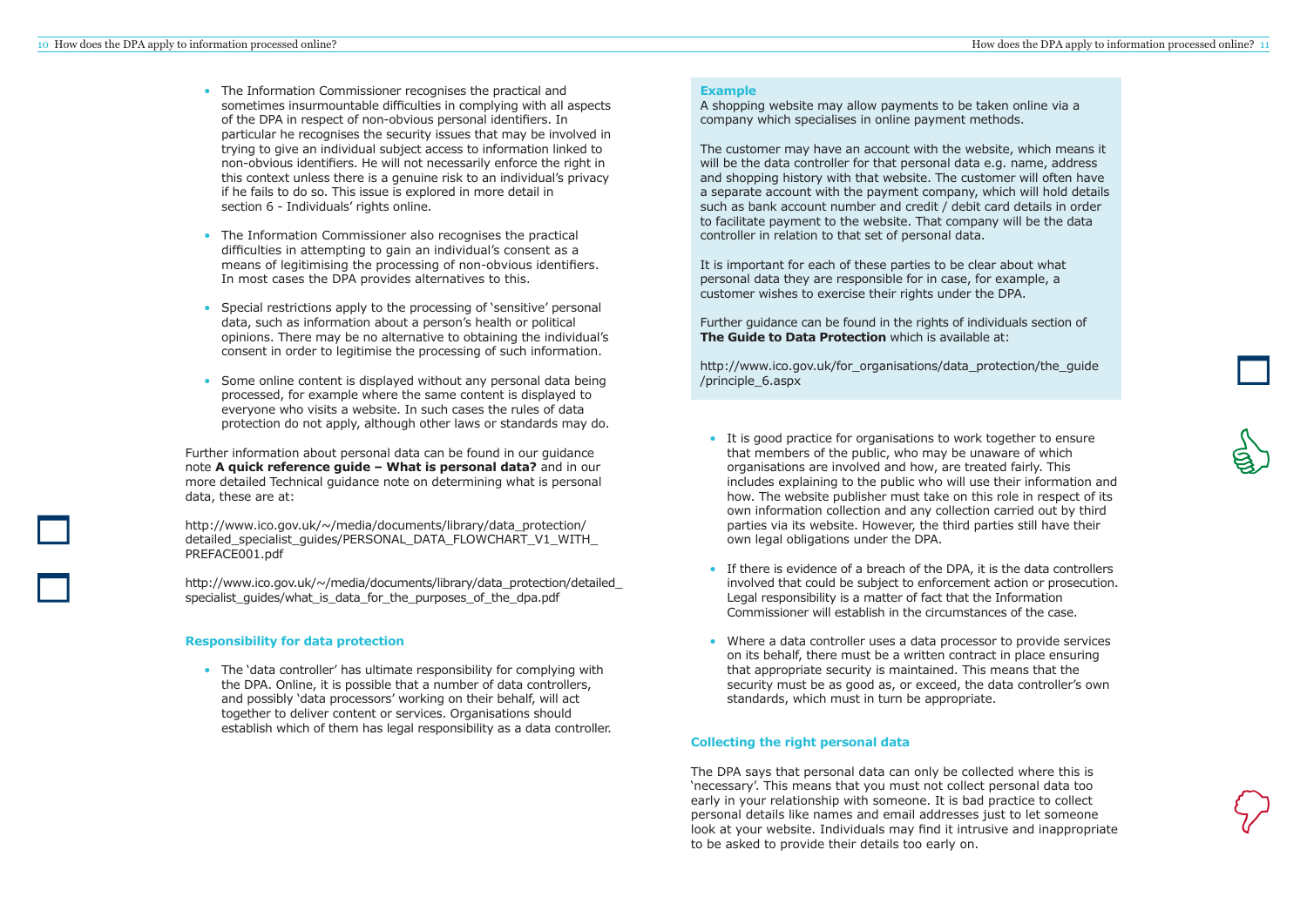- Once an individual starts to interact with a service provider, for example by asking for details of their pension entitlement, or requesting details of a loyalty scheme, it becomes much easier to justify collecting relevant personal data.
- It is good practice to be clear about which information individuals have to provide in order to get the services or goods they have requested and which information they can choose to provide - for example information used to carry out market research. Individuals must not be misled about their choices or about how their information will be used.
- • Take care when using template forms provided by a third party supplier. There is a risk of collecting unnecessary information, where a field on the form is inappropriately marked 'mandatory'. This is a breach of the DPA and can annoy individuals because they are being asked for information that is excessive or irrelevant.
- If you are buying an electronic form, it is good practice to ensure that the fields on it correspond with your actual business needs. Ideally, you should use forms that you can tailor to your own needs, for example by removing certain fields or specifying whether their completion is mandatory or optional.

## **Retaining personal data**

• Individuals have a legal right to require you to stop processing their personal data where this is causing, or is likely to cause, substantial damage or substantial distress and is unwarranted.

- It is good practice to check periodically whether you need all the information you have been collecting, for example by carrying out an audit. If you have information you don't use, you should stop collecting it and delete any unnecessary information you have already collected.
- If it is possible to satisfy your business' needs without retaining information in a form that can identify people, you should do so. For example, an IP address could be made less specific by removing its final 8 characters (also referred to as the final octet) so it cannot be linked to a specific device. Partial postcodes instead of full addresses might allow your organisation to plan its services geographically without holding personal identifiers.
- If you are under a legal obligation to keep information for a specific period of time, for example for accounting purposes, the DPA will not prevent you from doing so. It is good practice to find out what these legal obligations are and establish a retention schedule in line with them. The National Archives has produced guidance on retention schedules which can be found at:

[http://www.nationalarchives.gov.uk/recordsmanagement/](http://www.nationalarchives.gov.uk/information-management/projects-and-work/retention-disposal-schedules.htm) retention-disposal-schedules.htm

• If someone objects to you holding information about them and asks you to delete it, it is good practice to do so where possible. It is acceptable to keep a record of objectors in a suppression list so that you do not contact them again.

## **Keeping personal data secure**

- It is good practice to build in security and privacy protection from the very start. Establish clear roles and responsibilities. Undertake risk assessments and identify where your systems and processes may be vulnerable to threats. If you need it, seek professional advice as to how to deliver electronic services securely.
- Know what personal data you collect and store and who has access to it. It is good practice to keep a record of where the information is stored and to keep track of how your organisation collects information e.g. through email, websites and from other sources.
- It is good practice to ensure that when a member of staff leaves your organisation their access to personal information is withdrawn, for example by recalling mobile storage devices and revoking access permissions.
- If your site offers auto-completion facilities for forms and passwords, it is good practice to notify users if this could leave them vulnerable, for example if their mobile device or laptop is stolen. However, ultimately users have a role to play in protecting themselves online, for example by adjusting the auto-complete settings on their browser or on a website they visit. Autocompletion can present a particular risk where an individual's payment card details have been retained for 'auto-fill' purposes. This may mean not offering auto-completion in certain contexts – e.g. on password fields for authorising payments.
- Review your security arrangements on a regular basis. Make sure your technical protection is up to date. Install anti-virus software and keep it updated. Install security patches as soon as they become available to you.
- If you no longer need personal data, make sure you dispose of it securely.
- Assess the risks of a security breach and its potential harm to individuals. Have a plan in place for dealing with security breaches. It is good practice to report major breaches to the Information Commissioner. Further guidance on the notification of serious breaches is available at:

http://www.ico.gov.uk/~/media/documents/library/data\_protection/ [practical\\_application/breach\\_reporting.pdf](http://www.ico.gov.uk/~/media/documents/library/data_protection/practical_application/breach_reporting.pdf)

• Allow your staff to access only the information they need to do their job. Make sure each user has appropriate access permissions and have secure access controls in place.

















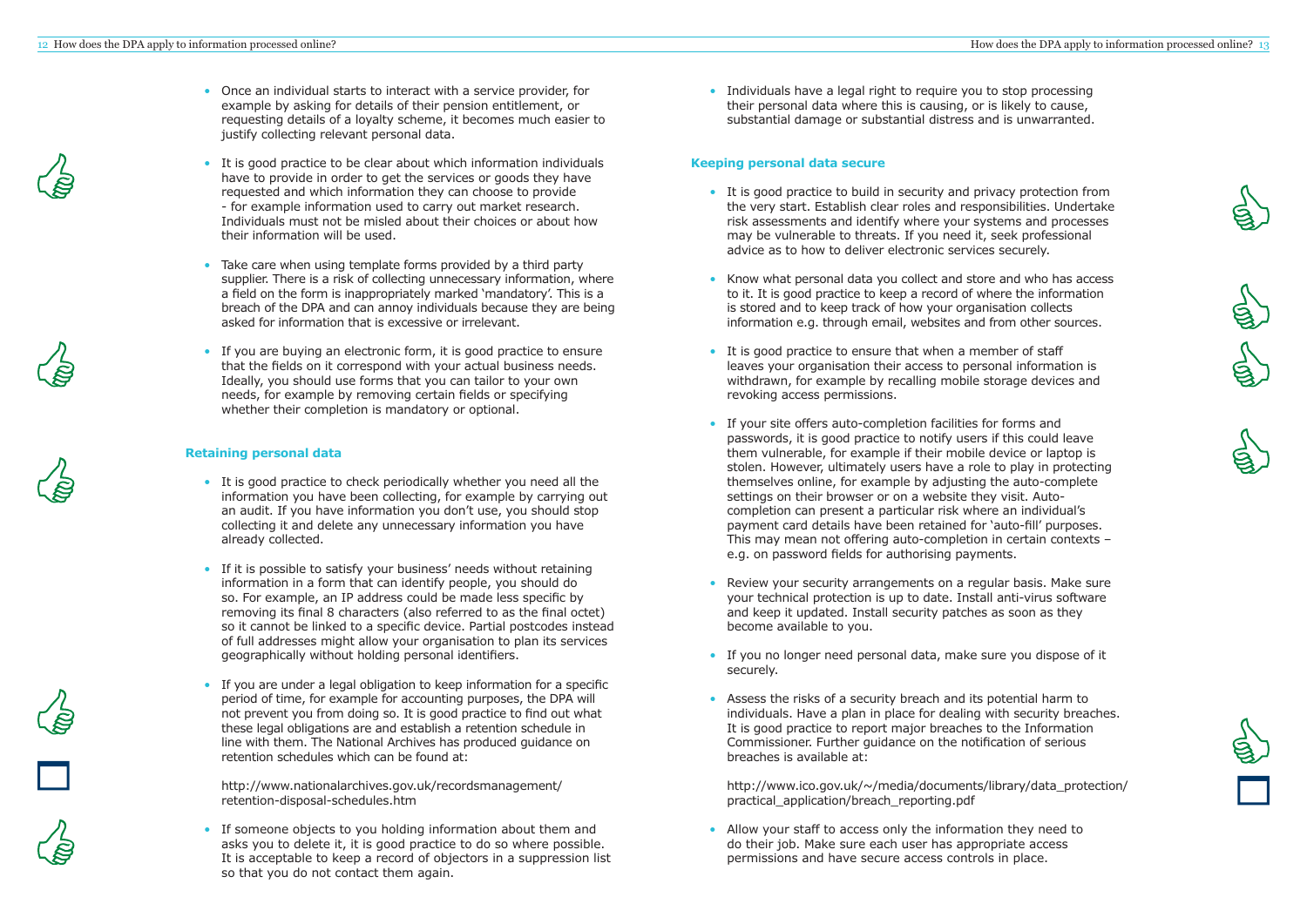• Train your staff in security procedures on a regular basis so they know what is expected of them. Make sure they are aware of any sanctions that might be used against them if they misuse personal data.

### **Telling people what you are going to do with their personal data**

One of the primary requirements of data protection law is to ensure people are aware of how information collected about them will be used. In many cases this will be straightforward, for example where a customer provides contact details to a local authority so he or she can be included in a residents' parking scheme, or where someone provides their name, address and payment details so that goods can be purchased and despatched.

Sometimes the use of personal data that occurs online is more complex than this, and many individuals may not expect or understand the way their information is used. It is good practice to make a thorough assessment of the way the information you collect is used and to ensure your privacy notice reflects this.

[http://www.ico.gov.uk/for\\_organisations](http://www.ico.gov.uk/for_organisations/data_protection/topic_guides/privacy_notices.aspx)/data\_protection/topic\_guides /privacy\_notices.aspx

It is particularly important to make special effort to explain the sorts of information analysis that people are unlikely to be aware of because it happens 'behind the scenes' and may use techniques they are not familiar with. If, for example, personal data is going to be used to offer targeted pricing – i.e. offering the same goods to different people at different prices, depending on their previous online behaviour - then this should be explained to them.

When you draft a privacy notice you should make sure it has sufficient prominence for people to access it easily. It should be written in a way that the people who access your service are likely to understand. It should use font sizes and colours that make the text easy to read. Further guidance on privacy notices is available at:

## **Collecting information about vulnerable people**

- In the UK there is no simple legal definition of a child based on age. Even if there was, you might not know the ages of many of the individuals you are dealing with, or be able to rely on the information provided by the child or "adult" as to age.
- Children of a similar age can have different levels of maturity and understanding. Consideration of these attributes, as well as age, will be required to ensure that children's data is processed fairly.
- A resourceful and determined child could circumvent many mechanisms for obtaining his or her parent's consent for the collection of personal data.

By 'vulnerable people' we mean individuals who, for whatever reason, may find it difficult to understand how their information is used. This could be because they are children, have a learning disability or lack technological understanding. Data protection law says that you have to process personal data fairly. This duty applies regardless of the level of understanding of the people you collect information from. You should try to assess the level of understanding of the people your service is aimed at and must not exploit any lack of understanding on their part.

One of the difficulties of providing services online is that very often you will not know:

- who is accessing your service;
	- how old they are;
	- what their level of understanding is;
- how 'internet savvy' they are; or
	- whether they have a disability that affects their understanding.

Even if you collect reliable 'real world' identifiers, such as names and dates of birth, this still doesn't mean you can judge levels of understanding reliably. People could provide false details in order to access services. For example, a child could lie about their age.

Uncertainty over the 'real world' identity and characteristics of those you are dealing with does not mean that you cannot collect personal information about them. However, if your website is targeted at a particular group, for example children, there are some precautions that you should take. The adoption of good practice will help to ensure that you handle the personal data of all those that use your services fairly, but it is especially important when dealing with people who are particularly vulnerable or lack understanding.

## **Information about children**

There are many difficulties when collecting information from children, including determining whether parental consent to data collection should be obtained and, if so, what form it should take. For example:

## **Age and understanding**

Assessing understanding, rather then merely determining age, is the key to ensuring that personal data about children is collected and used fairly. Some form of parental consent would normally be required before collecting personal data from children under 12. You will need to look at the appropriate form for obtaining consent based on any risk posed to the child. You may even decide to obtain parental consent for children aged over 12 where there is greater risk. This has to be determined on a case by case basis.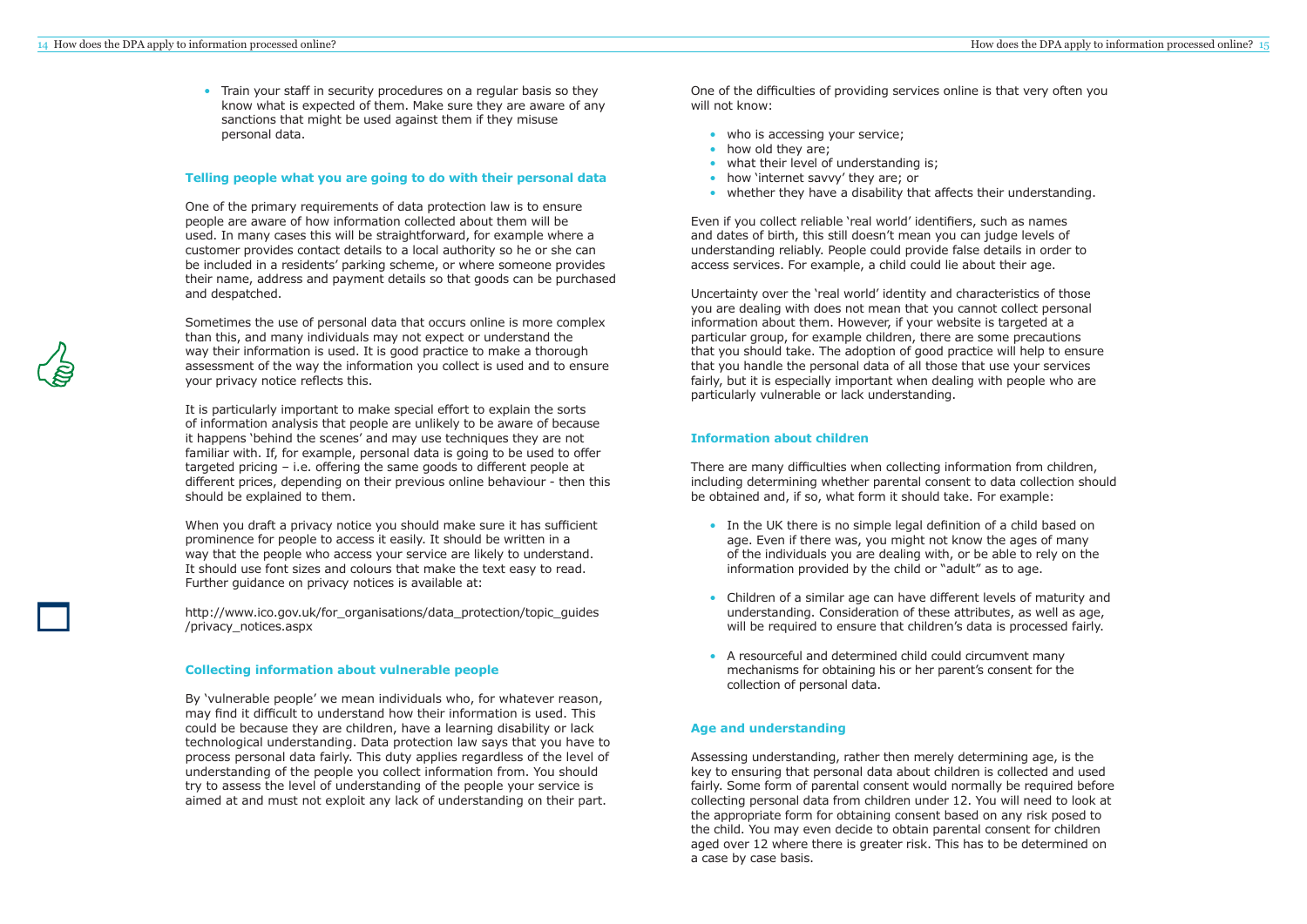Other laws, industry rules or codes of practice may apply to your organisation, for example, restrictions on targeting direct marketing at children under a certain age.

It is clear that certain services are aimed at particular age groups, for example children of primary school age or those in their early teens. It is good practice for the providers of such services to ensure that they only collect personal data in a way that their core audience is likely to understand and that their parents would be unlikely to object to if they knew about it. In short, this means that as complexity increases, it will become more likely that only an older child will have the necessary understanding.

## **Parental consent**

It is good practice to seek parental consent if the collection or use of information about a child is likely to result in:

- disclosure of a child's name and address to a third party, for example as part of the terms and conditions of a competition entry;
- • use of a child's contact details for marketing purposes;
	- •publication of a child's image on a website that anyone can see;
- making a child's contact details publicly available; or
- • the collection of personal data about third parties, for example where a child is asked to provide information about his or her family members or friends. This excludes parents' contact details provided for the purpose of obtaining parental consent.



The key issue is to take into account the degree of risk that the collection or use of the personal data poses to the child or to others. This will help you to determine whether parental consent is required and, if so, what form this should take. For example, where minimal information is being collected, such as an email address to register on a site and to ask the child to confirm their age, then asking the child to tick a box to confirm parental consent and sending an email to the parent may be sufficient. However, if the child's photo is to be displayed on a website, you may require a signed consent form or email acknowledgement from the parent even for older children.

Obtaining reliable parental consent can be very difficult. One problem is that it is often the child accessing the service that will be asked to provide their parents' details. This could allow the child to provide false parental details, for example by setting up a bogus email contact address. The promise of a prize or other inducement could encourage resourceful children to do this.

## **Information about third parties**

Sometimes children are asked to provide information about other people, for example their friends or family members. Generally you should only request such information for the purpose of obtaining parental consent. The Committee of Advertising Practice advises that children under 16 should never be asked to provide information about anyone else for marketing purposes. This is good advice, but more generally it is for organisations to assess the level of risk associated with asking a child to provide personal data about a third party. In some cases the risk is low because the information collected is relatively innocuous, for example where a child provides another person's email address to transmit a newsletter and where the address isn't retained or used for any other purpose.

Organisations should consider, on a case by case basis, whether they need to take any additional measures to mitigate any risk posed to individuals whose details have been provided by another person. Where practicable, the organisation should contact the individual to identify itself and to explain what the personal data will be used for. It is good practice to delete the individual's personal data where they request this.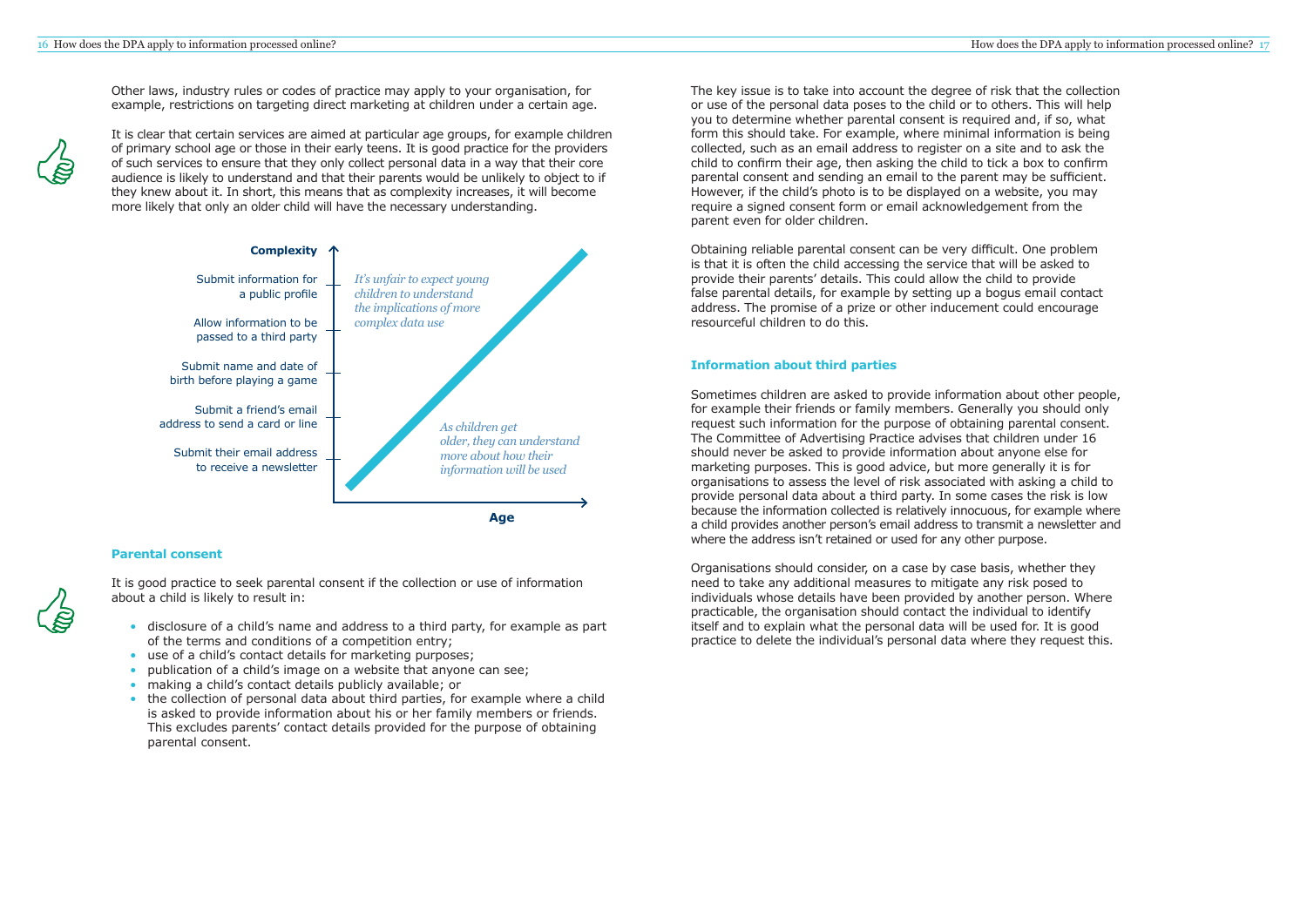Organisations have always used information about their customers to market goods and services to them. This is an established practice that customers have come to expect and are generally happy with.

## **Collecting information about people from the internet**

- People may post their personal details in such a way that they become publicly visible – for example through a social networking or recruitment site. Wherever the personal data originates, you still have an overarching duty to handle it fairly and to comply with the rules of data protection. See our leaflet, **Protecting your personal information online**, to read what your customers will be looking out for.
- • If you collect information from the internet and use it in a way that's unfair or breaches the other data protection principles, you could still be subject to enforcement action under the DPA even though the information was obtained from a publicly available source.
- • It is good practice to only use publicly available information in a way that is unlikely to cause embarrassment, distress or anxiety to the individual concerned. You should only use their information in a way they are likely to expect and to be comfortable with. If in doubt about this, and you are unable to ask permission, you should not collect their information in the first place.



Marketing your goods<br>and services online

The Information Commissioner receives relatively few complaints about online behavioural advertising. However some individuals are concerned about their online activity being analysed in a way that they consider to be intrusive or inappropriate. These fears may arise partly from a misunderstanding of the technology.

There are two main ways of carrying out online behavioural advertising that involve the processing of personal data:

 • 'First party advertising', involves an online retailer marketing its goods by analysing an individual's purchase history, or items they have looked at, and then displaying content, such as a special offer. The offer will typically relate to an item or service that the individual's previous behaviour suggests they might be interested in. This process often involves the use of obvious personal identifiers, such as a name and email address – for example where an individual is logged in to their account.

## **Example**

A customer has an account with a book selling website. The website keeps a record of the books the customer has bought from it on previous occasions. It uses this information to advertise similar types of books which the customer may also be interested in buying. For example, a customer who has bought science fiction novels previously may receive adverts or 'suggestions' for others books of this type.

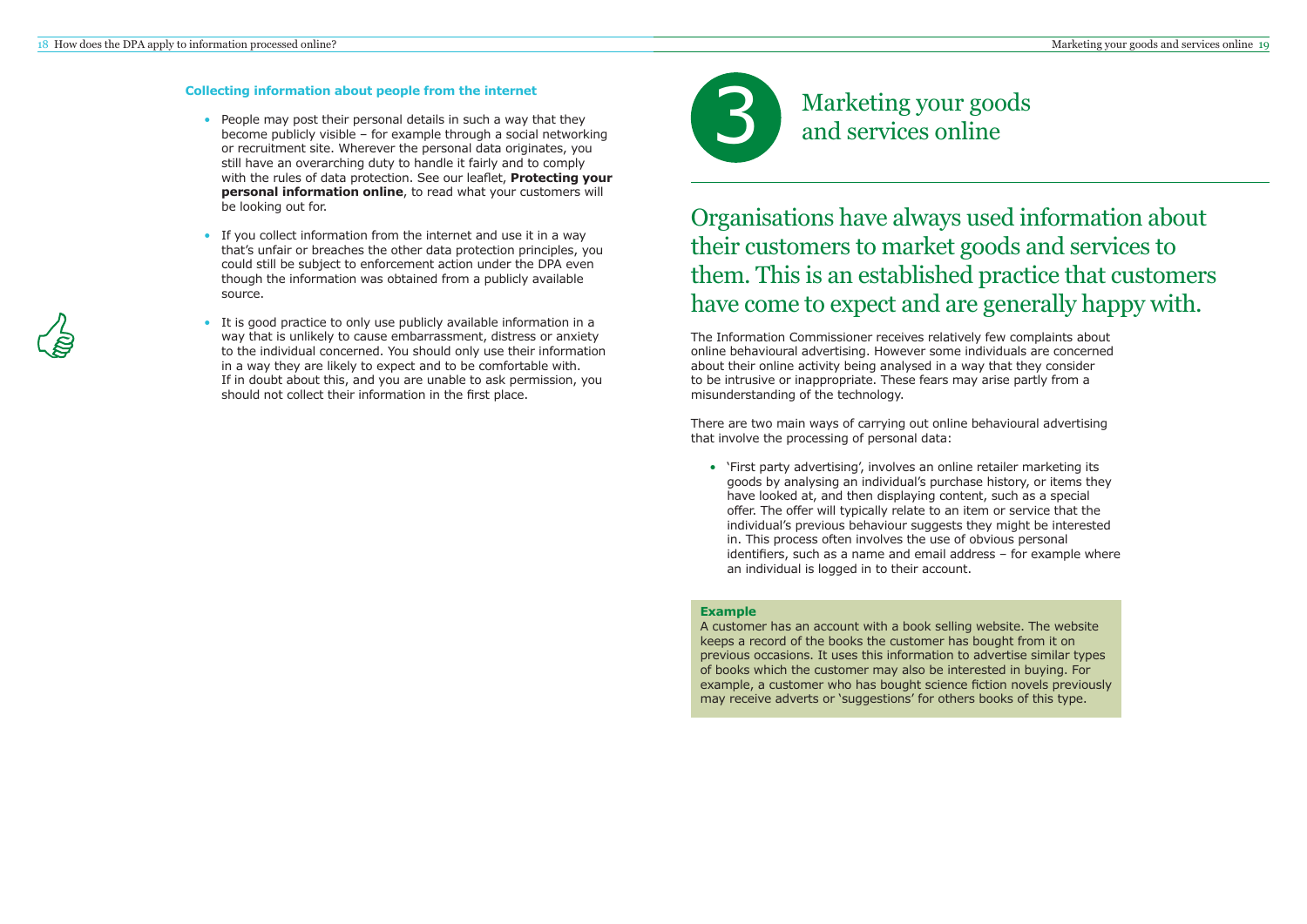## How online marketing works



Behavioural targeting uses information linked through cookies to create a profile of a user. The user is matched with a broad profile, and they are sent adverts which are likely to interest them.

The cookie records which affiliated sites have been visited. It might also record location, and past searches.

## Contextual marketing

Some networks use contextual marketing. They use programs which analyse the content of publishers' sites, and match them with adverts from companies who have chosen to link their adverts to that content.

Contextual targeting is more likely to result in adverts for products which are related to the content of the page the user is viewing.

## Non-targeted marketing

Networks which aren't using targeting rotate random adverts around different sites, so they aren't necessarily relevant to the publisher or the user.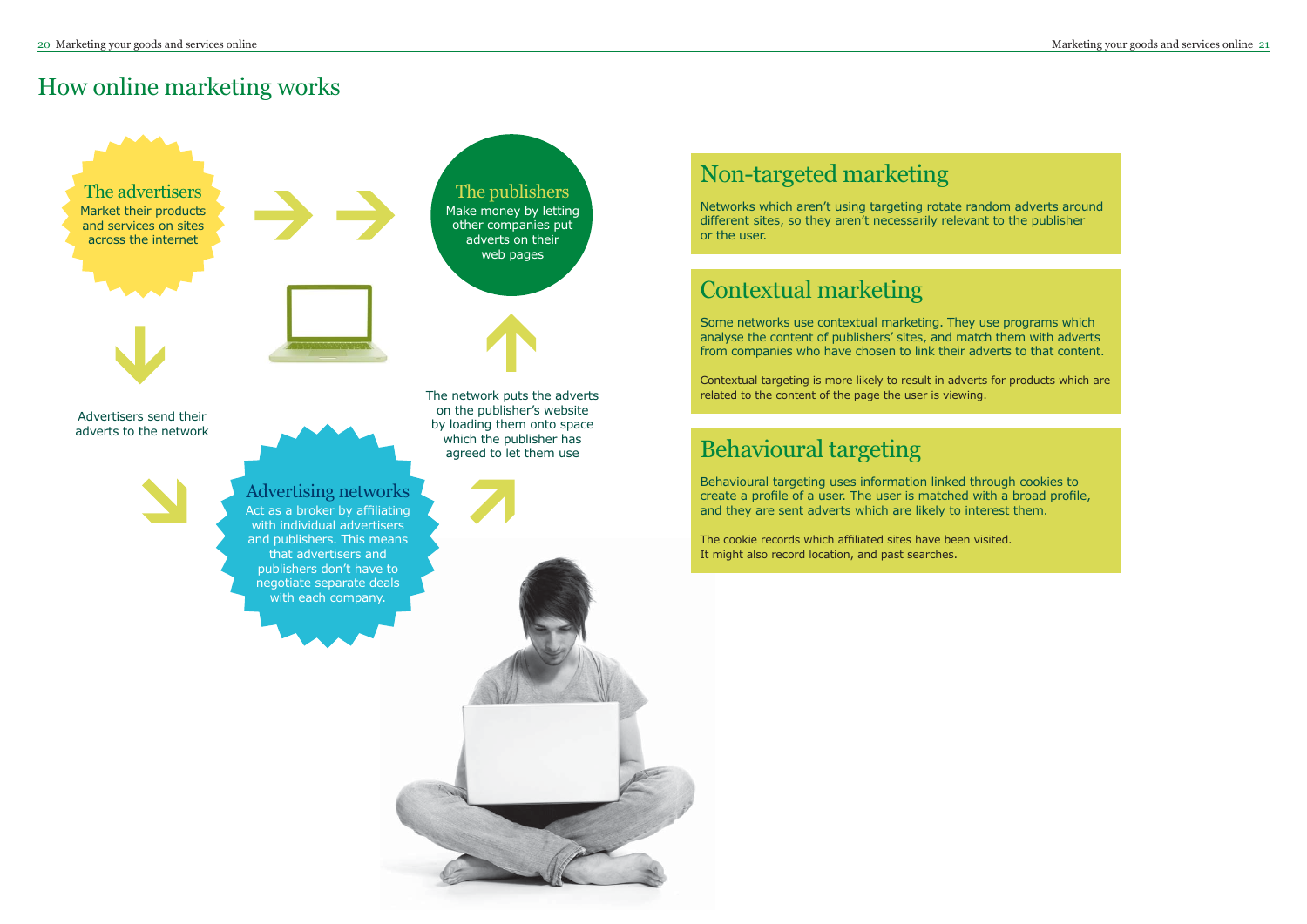- 'Third party advertising' usually involves a third party placing a cookie on a device in order to recognise when an individual visits a website, and then associating particular interests inferred from the individual's web-browsing history with that cookie. The third party typically works under contract to a number of website publishers, from whose sites the browsing data is collected and then processed. In cases like this, the third party will typically not hold any obvious identifiers and will be unable to link the information it holds to an individual's 'real-world' identity. However, the information the third party collects and uses to infer interests may still be indicative of a particular individual's online activity and may still involve categorising an individual, along with other individuals, according to their inferred interests. The end result of this process is that particular content is displayed to particular individuals, depending on the 'score' that is associated with their inferred interests. Allocating the score and using it to target advertising involves the processing of personal data and the DPA applies. However, using personal data in this way is not intrinsically unfair or intrusive, and the DPA provides various options for processing this information legitimately – i.e. there are alternatives to consent. Further guidance about the various options is available in 'The conditions for processing' section of **The Guide to Data Protection**.
- In the case of third party advertising, a website publisher uses a third party to carry out targeting on its behalf. The relationship between the two parties can take different forms. In some cases the publisher will retain overall responsibility for the processing of personal data, with the third party acting purely on the publisher's instructions. In others, the third party will retain control over how the personal data is processed, meaning it will have its own data protection responsibilities.
- There can be privacy advantages in third party advertising, in that the third party will usually not have access to the obvious identifiers, e.g. registration data, that a 'first party' site owner may hold in respect of its own customers.
- However content is delivered, it is good practice for the organisations involved to work together to ensure that overall standards of fairness are maintained. This is particularly important given that many individuals will not be aware that a number of organisations are involved in the delivery of content to them.

See www.youronlinechoices.co.uk. This site includes the Internet Advertising Bureau's good practice principles.

## **Marketing choices**

- It is in an organisation's interests to be open about the techniques it uses and to make clear the options people have to opt out of marketing, including the use of web browser settings. This allows individuals to make an informed choice about whether to use a particular service. Being open may also help them to understand and accept the analysis of information that underpins their online activity, and which may support the services they rely on. Providing clear opt-outs also allows people to exercise control when using your services online.
- It is good practice to give individuals as clear and simple an explanation as possible of what happens when they access your service, how information about their visit is collected and analysed and the result of this – e.g. being served an advertisement for a particular product. The explanation should be given due prominence and be expressed in terms you think most visitors to your site could understand. A more visual or 'diagrammatic' approach can be a good way of explaining how the technology works. Further information about explaining your collection and use of personal information is available within the ICO's Privacy Notices Code of Practice which is available at:

http://www.ico.gov.uk/~/media[/documents/library/data\\_protection/](http://www.ico.gov.uk/~/media/documents/library/data_protection/detailed_specialist_guides/PRIVACY_NOTICES_COP_FINAL.pdf) detailed specialist quides/PRIVACY\_NOTICES\_COP\_FINAL.pdf

- Some individuals may want to visit a website without any record of their online behaviour being retained. Therefore it is good practice to provide a simple means of disabling the targeting of advertising using behavioural data. It is a legal requirement under the Privacy and Electronic Communications Regulations (PECR) to tell the individual when information is to be stored on their equipment, for example in the form of a conventional cookie, a Local Shared Object or flash cookie, and to give them the opportunity to refuse this.
- It is good practice to offer users relevant advice about how they can use their web browser settings, or the choices offered on the website itself, to exercise choice over the extent to which they preserve their online anonymity, for example by ensuring that information identifying them is erased at the end of a session.
- Where the use of cookies is strictly necessary for the provision of goods and services, organisations are under no obligation to provide the service to individuals who refuse the necessary cookies.









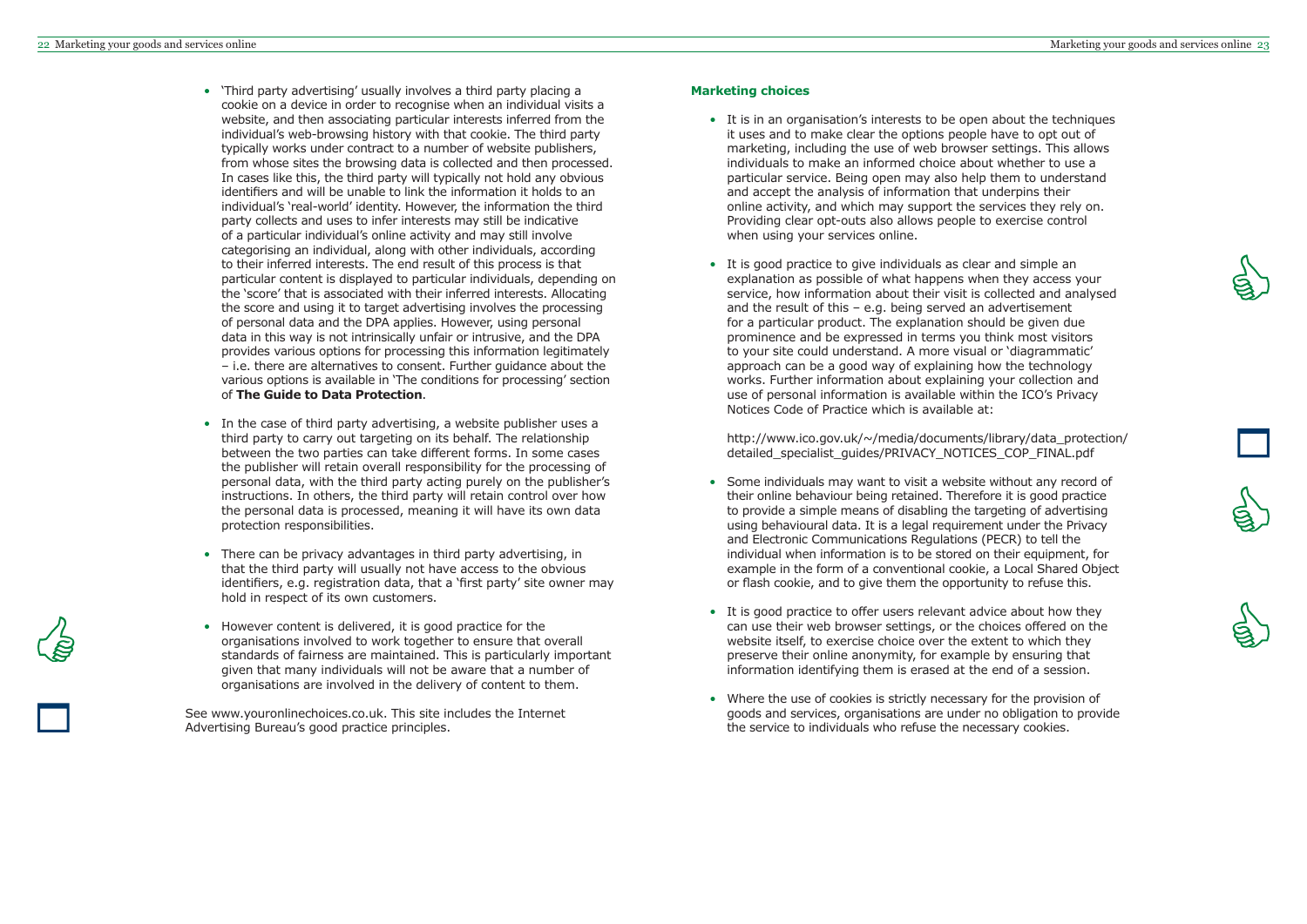

The ICO's guidance on the Privacy and Electronic Communications<br>Regulations (PECR) explains the rules relating to the use of cookies.<br>http://www.ico.gov.uk/upload/documents/library/privacy\_and\_<br>electronic/detailed\_speciali v3.1\_081007.pdf

There is a possibility that these rules will change within the near future as a result of the UK's implementation of Article 2 of EU Directive 2009/136/EC. If they do we will update our guidance.

## **Using sensitive information**

Sometimes people will access sensitive content on the internet, for example on a website run by:

- a political party;
- a debt counselling company;
- a sexual health clinic;
- an advice service for ex-offenders; or
- a religious group.

The DPA defines certain categories of personal data as 'sensitive'. Although the definition in the Act serves as a useful starting point, organisations must make their own assessment of sensitivity, based on the nature of the information they publish and individuals' likely attitude to it.

The threshold for processing sensitive personal data to deliver advertising is high. The DPA provides no obvious alternative to obtaining the individual's explicit consent to the use of sensitive personal data for this purpose.

The key to preventing distress or embarrassment is to ensure that there is a facility on the website itself for obtaining explicit consent – i.e. an indication of the individual's choice – for the serving of first or third party advertising based on the website's sensitive content.

Particular problems could arise when a visit to a sensitive website leads to ads related to its content being displayed on a different website. Where a device, for example a home PC, is shared between family members, this could allow one person to deduce that another has been accessing websites about, say, a sexual health problem. The key to managing this is for the publisher of the website to obtain explicit consent for the advertising in the first place.

By 'privacy choices' we mean the options that people are given on web browsers or websites that allow them to exercise a degree of control over how their online personal data is used.

For example, they allow people to choose whether to accept cookies, whether a record of their previous browsing activity (i.e. 'history') is kept, or whether the information needed to complete a form automatically is retained. These choices also allow users to enable features that may allow them to make better use of the internet, for example the provision of 'recommendations' based on previous purchasing history or of content linked to their interests or geographical location.

## **Browsers and websites**

The relationship between the software that people use to access the internet, and the websites they choose to visit, is crucial for data protection compliance.

Browser software – such as Firefox, Internet Explorer or Safari – allows individuals to go online and to manage their online settings, including their privacy preferences. The companies providing the browser may collect non-obvious identifiers for analytical purposes, but do not normally collect obvious personal identifiers, unless they offer additional services such as personalised homepages or webmail.

Browser preferences are important for two main reasons:

- When online, they allow individuals to control their interaction with the websites they visit, for example whether to accept third party cookies.
- • When offline, they allow individuals to manage the information stored on their PC or other device, for example their browsing history or the sites stored on their 'favourites'. This can have important privacy implications, particularly where several people share a device.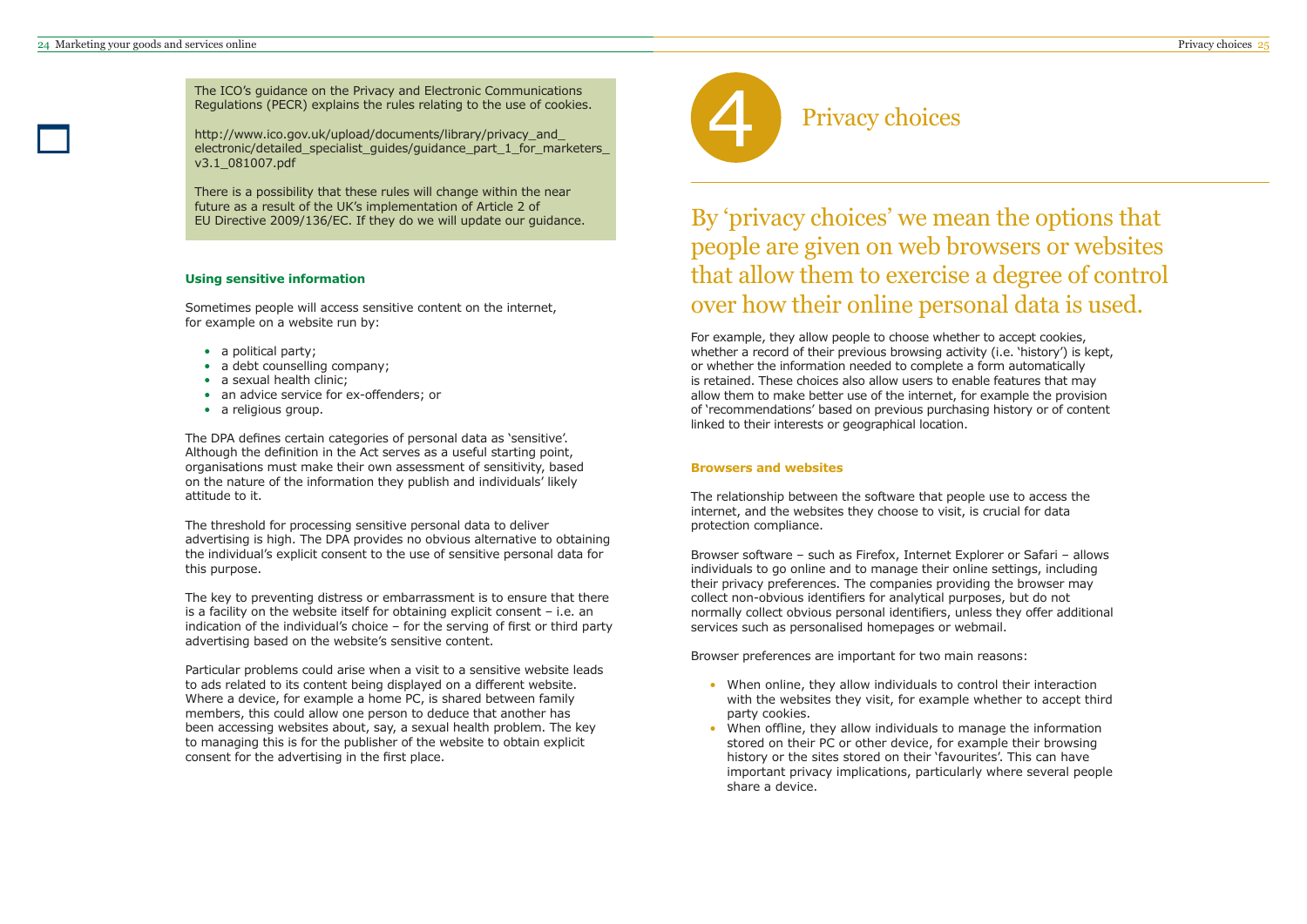In so far as the browser supplier processes personal data, it must honour its obligations under the DPA. However, in addition to this, suppliers of browser software have a key data protection role to play, because individuals will generally use their browser to manage their privacy preferences when accessing other organisations' services online. The Information Commissioner therefore encourages providers of browser software to continue to develop simple, easily accessible tools to help individuals manage their privacy preferences.

In reality, many individuals may fail to understand the relationship between their browser and the services they access through it. For this reason, it is good practice for each browser supplier and online service provider to be aware of the privacy management facilities that each offer and to ensure, as far as is possible, that individuals enjoy an appropriate degree of control over their personal data. Online service providers cannot justify unfair or excessive information collection just because individuals have the option to protect themselves against this by using their browser settings.

### **Default settings**

In practice, most individuals do not use the privacy choices available to them. This could be because they do not look for them, cannot find them, do not understand them, or fail to recognise their significance. Alternatively, it may simply be that they expect a basic level of privacy protection without the need for them to exercise what can sometimes be multiple and complex choices. In addition, they may fail to access or read a company's privacy notice.

- It is good practice, therefore, to set privacy defaults in a way that strikes the right balance between privacy protection and functionality. The key to this is to ensure that only necessary, relevant information is collected and that it is used in a way that individuals are likely to expect given the services they have chosen to access.
- The default position should normally be that information is not shared with another organisation, except a sub-contractor, or used for a different purpose – this provides the best degree of protection to individuals who fail to register their own preferences. If defaults are not set in this way, for example where boxes are pre-ticked to allow disclosure, it is good practice to state clearly that users can change their settings and to explain the implications of failing to do so.
- It is good practice to draw individuals' attention to any relevant privacy choices at the time their personal data is collected. This will allow them to make an informed choice as to whether to provide their personal data, and if so, how much to provide and what choices to exercise in respect of its use. It is good practice to give privacy choices prominence and to use language that the individuals your website is aimed at are likely to understand.

Despite an organisation's best efforts to make individuals aware of the privacy choices available to them, many users will continue to pay little, if any, attention to them. Organisations must recognise this and remember that they remain under a duty to collect and use personal data fairly. It is good practice therefore to set privacy defaults to reflect the likely wishes and expectations of the individuals you deal with and the nature of your business.

If a noticeable number of individuals are altering their privacy settings from the default position to require more privacy, this could mean that the default is set inappropriately and ought to be amended to correspond more closely with their wishes. Where possible, it is good practice to monitor this and make adjustments as necessary. It is also good practice to monitor complaints and 'chatter' on the internet concerning your organisation in order to detect privacy concerns early.

## **Respecting individuals' choices**

Some websites, for example social networking sites, allow service users to control who has access to their personal data. Where individuals have control over this, their choices must be respected. If there is an intention to change the way a service is run, resulting in the extent of access to personal data about service users being changed, it is good practice to inform users of the proposed change and to obtain their consent for this.

Similar issues can arise when an organisation decides to launch a new service, for example where a company providing a webmail service starts to provide a social networking site. It is bad practice to assume that the new service can be populated with personal data from the original service. Individuals' original choices about the use of their personal data, and access to it must be respected. It is unfair to populate a new list of social networking contacts from an existing email address book, for example, if this results in the individual's preferences concerning access to their personal data being overridden without clear consent. Again, where a change of this sort is envisaged, you must inform users and to obtain their consent for this.









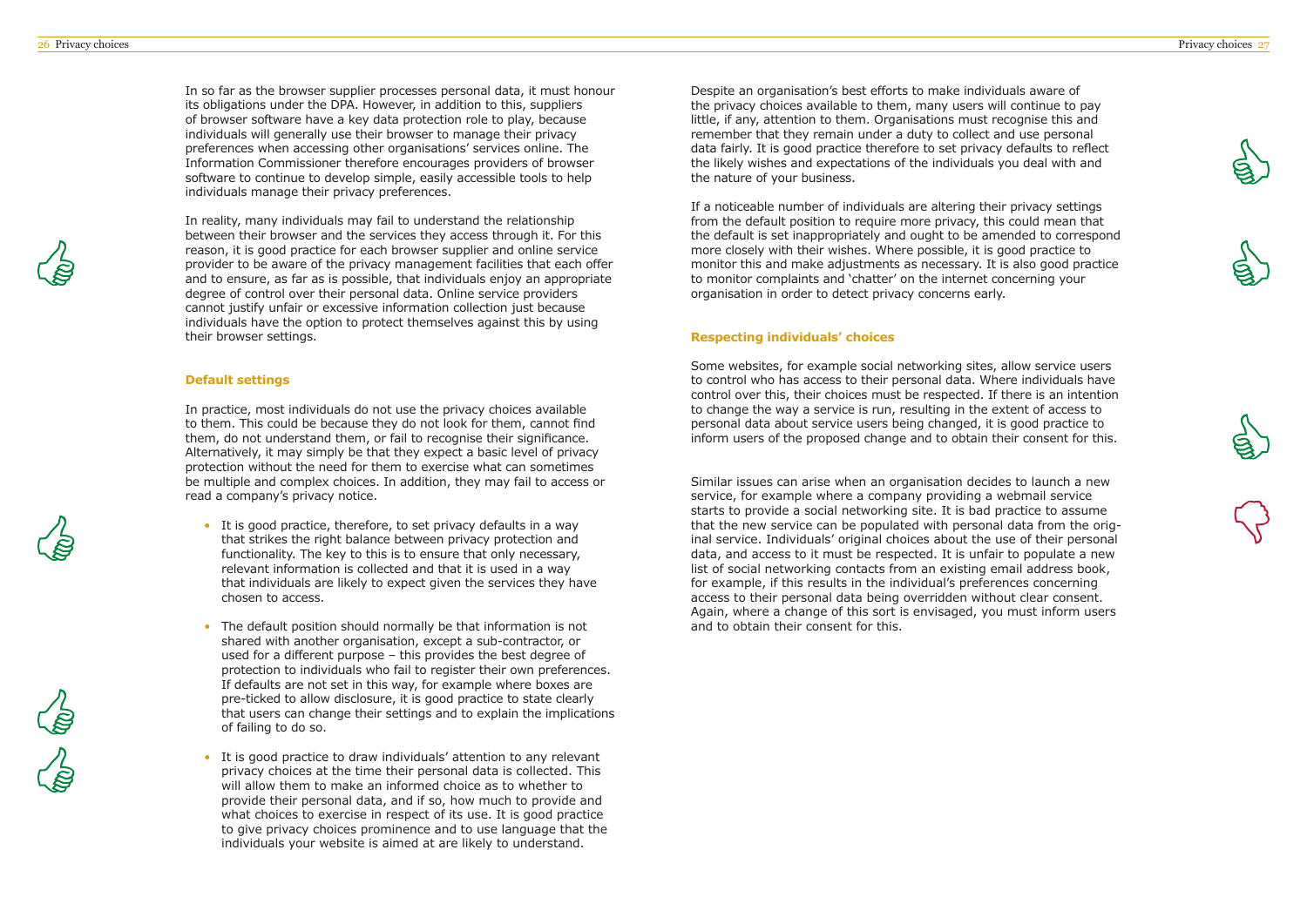## 28 Operating internationally Operating internationally 29







# 5 Operating internationally

The DPA says that personal data transferred overseas shall enjoy an adequate level of protection. The DPA's overseas transfer rules can be difficult to comply with online because:

- UK organisations may collect and use personal data about citizens of other countries;
- overseas organisations may collect and use personal data about UK citizens;
- UK organisations may use equipment or subcontractors overseas to carry out their business;
- overseas organisations may use equipment or subcontractors in the UK to carry out their businesses.

Even if your company is based in the UK and only offers services to people in the UK, your use of internet-based computing may still involve transferring personal data overseas.

The DPA says organisations established in the UK, or non-European ones using equipment in the UK, must comply with UK law regardless of where the personal data originates from. However, when collecting, storing, using or distributing personal data across international borders, organisations in the UK and elsewhere could be required to comply with several different sets of rules. This can raise practical compliance difficulties for organisations:

- you may not know where information you are responsible for is being processed at any particular time; or
- you may not know where people you are collecting information about are situated, what privacy standards they might expect, or what the law in their country says.

Given the practical problems that arise from these territorial issues, a good practice approach is particularly useful.

The principles of the DPA have international roots and are similar to those found in other countries' laws, within and beyond the European Union. Compliance with the principles should generally serve as a reliable foundation for international compliance, despite variations in national laws. However, you may need to take different, or additional, measures, depending on the people you aim to collect personal data about, the nature of the service you are providing and the regions at which you are aiming your services.

When aiming to collect personal data from people in a particular country or countries, it is good practice to try to understand any relevant cultural values and expectations that could lead to your processing of personal data being considered to be inappropriate or intrusive. In practice this can be difficult, especially if your service is not targeted at a particular group or territory. If in doubt, advice should be sought from experts in the countries you are targeting.

It is good practice to be as open as you can with your customers about where any processing of personal data is taking place and the likely consequences of this, if any. Note, though, that the DPA does not give individuals a right to insist that their personal data is only processed in one country and not in others.

## **Cloud computing**

The use of cloud computing, or 'internet-based computing', involves an organisation using services – for example data storage – provided through the internet. Organisations using these services might not store the personal data they are responsible for on their own equipment. Therefore organisations may not be certain where the personal data is being processed. Complex chains of contractors and subcontractors mean that, in addition, organisations may not be certain who is processing personal data on their behalf. The DPA does not prohibit the overseas transfer of personal data, but it does require that it is protected adequately wherever it is located and whoever is processing it. Clearly, this raises compliance issues that organisations using internet-based computing need to address.

Your use of an internet-based service must not lead you to relinquish control of the personal data you have collected, or expose it to security risks that would not have arisen had the data remained in your possession in the UK. There must be a written contract in place. This can be an electronic one, requiring the internet-based service provider to only act on your instructions and to have a level of security equivalent to yours.

It is good practice to encrypt the data prior to it being transferred to the online services company. This should render the data useless to any hackers and snoopers without the key, regardless of the jurisdiction it is in or who is processing it. Modern techniques increasingly allow processing operations to be carried out whilst maintaining the security and integrity of the data.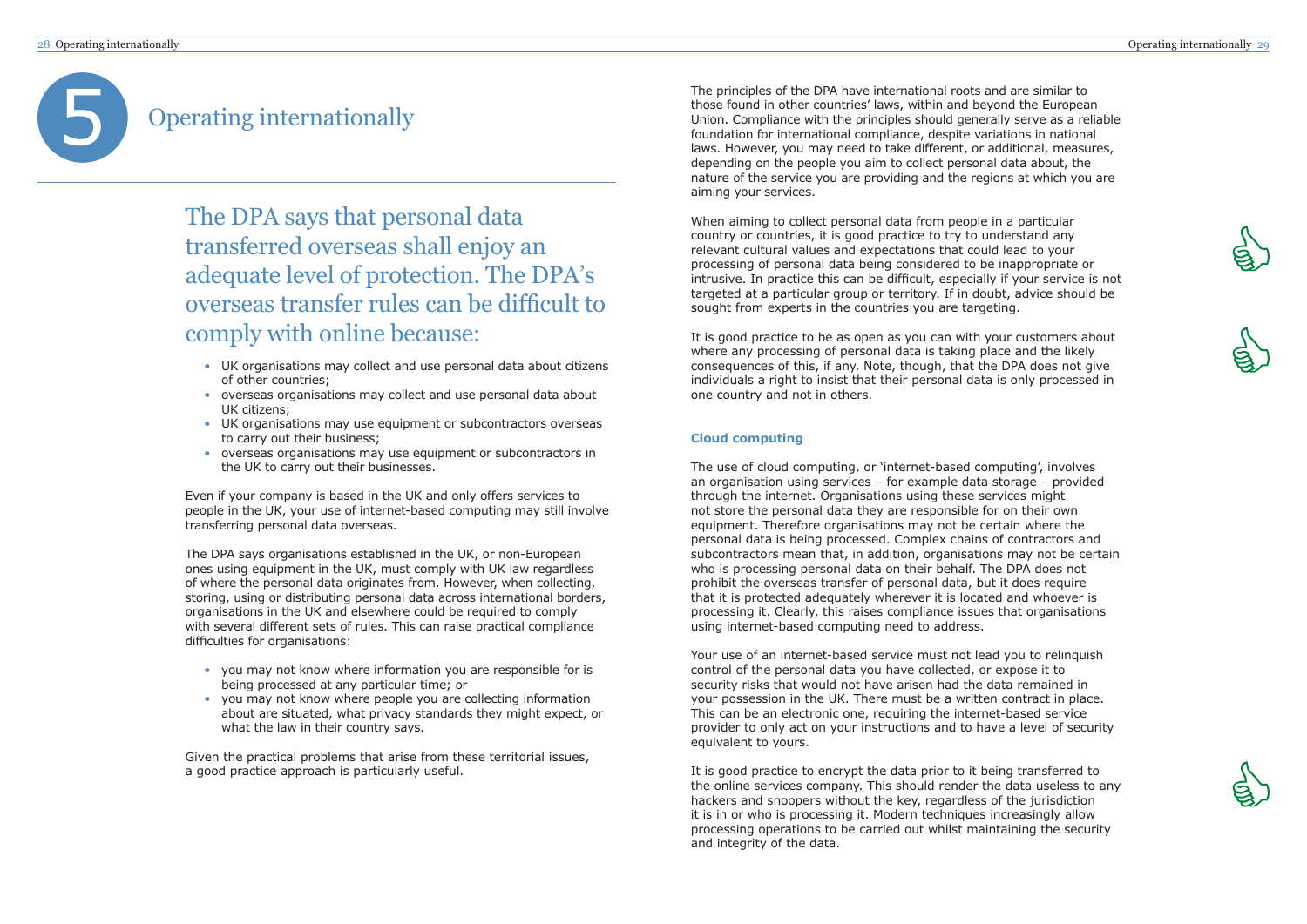Despite the potential problems, there can be advantages for your company's back-up and security procedures if multiple copies of personal data are held in multiple locations, as can happen when using internetbased computing. This can minimise the effect of a serious IT failure on a single site or the theft of a server, for example.

It is good practice to conduct a risk analysis before contracting with an online services company, or with other contractors. This might include the following questions:

If your organisation is thinking of using an internet-based computing company:

- Can it confirm in writing that it will only process data in accordance with your instructions and will maintain an appropriate level of security?
- Can it guarantee the reliability and training of its staff, wherever they are based? Do they have any form of professional accreditation?
- What capacity does it have for recovering from a serious technological or procedural failure?
- What are its arrangements and record regarding complaints and redress – does it offer compensation for the loss or corruption of data entrusted to it?
- If it is an established company, how good is its security track record?
- What assurances can it give that data protection standards will be maintained, even if the data is stored in a country with weak, or no, data protection law, or where governmental data interception powers are strong and lacking safeguards?
- Can it send you copies of your information regularly, in an agreed format and structure so that you hold useable copies of vital information at all times?

If the answers to any of these questions raise concerns about a company's ability to look after the information you are responsible for, you should not use the provider concerned and should seek alternatives.

http://www.ico.gov.uk/for\_organisations/data\_protection/the guide.aspx

If you are considering using a provider that may not be familiar with UK law and best practice, but otherwise seems to maintain appropriate standards, send them this and other relevant guidance so they can review it and satisfy you that they maintain adequate standards.

If your company is offering online services to other organisations, can you:

- provide written guarantees about your security arrangements?
- guarantee that data will only be processed in accordance with your clients' instructions, e.g. that it will not be retained for longer than instructed?
- guarantee that your staff are trained and vetted to suitable standards, wherever they are based?
- explain your capacity to deal with serious technological or procedural failures?
- explain your complaints and redress procedure e.g. do you offer compensation for loss or corruption of clients' data?
- explain the facilities you offer to maintain high data protection standards, even if you store data in a country with weak, or no, data protection law, or where governmental data interception powers are strong and lacking safeguards?
- provide your customers with copies of their information regularly, in an agreed format and structure, so that they hold useable copies of vital information at all times?

If you cannot answer these questions to your potential clients' satisfaction, you will be at a competitive disadvantage. If you comply with any relevant standards – e.g. security - make this clear on your website.

For information about overseas transfers, see:

http://www.ico.gov.uk[/for\\_organisations/data\\_protection/](http://www.ico.gov.uk/for_organisations/data_protection/overseas.aspx) overseas.aspx

Further guidance is available in **The Guide to Data Protection** at: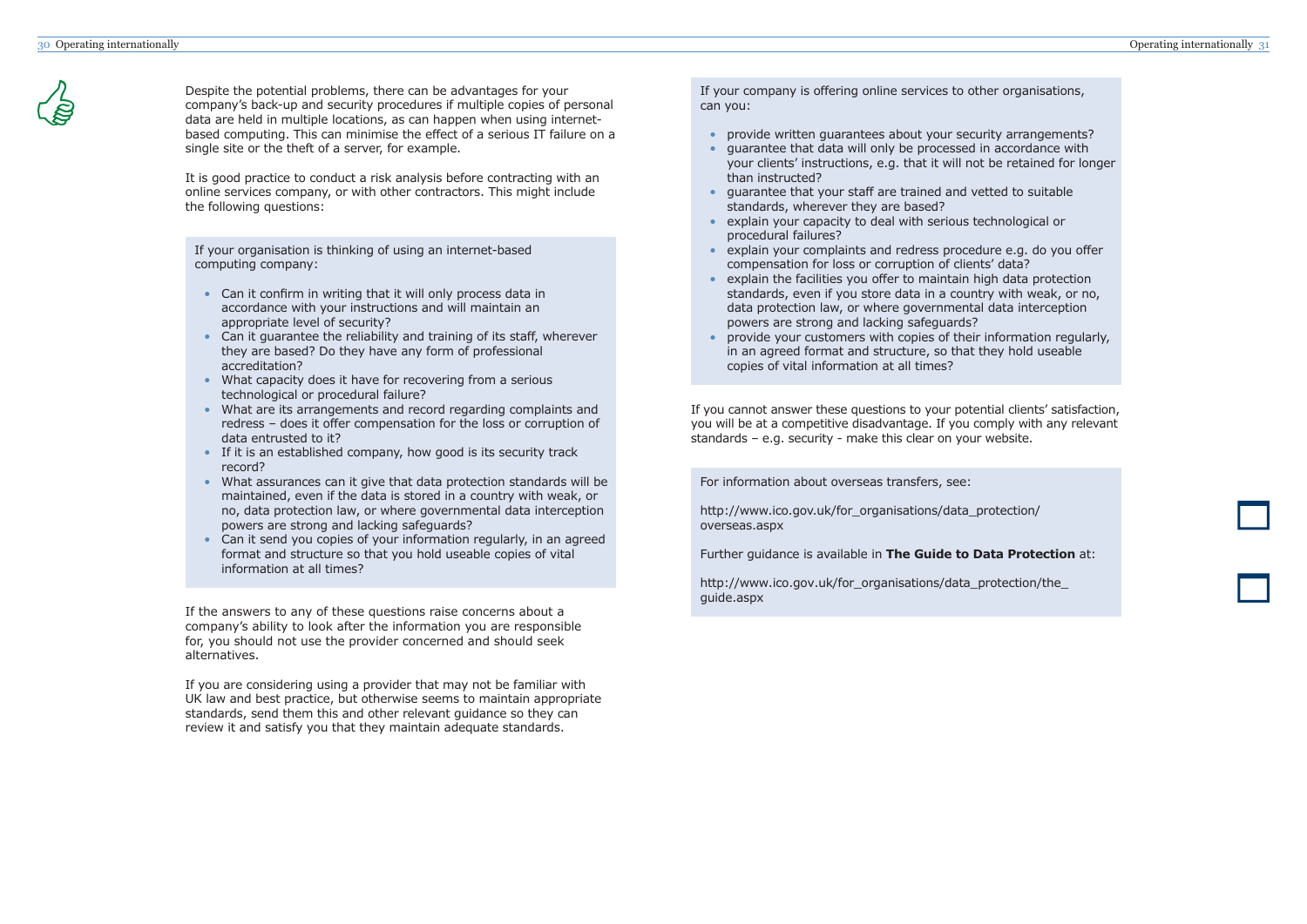

## Individuals' rights online

Individuals should also be aware of who is processing their personal data, what it is being used for, who it may be disclosed to and what the source of the data is.

Organisations are only required to give individuals the rights that the DPA provides them with. However, it is good practice for organisations operating online to use their technology to give individuals easy ways of exercising their rights. They should also find helpful ways of explaining how information is obtained, used and disclosed. This becomes more important as online information systems become more complex.

## **Access to online information**

## **Obvious identifiers**

The usual rules apply when giving access to personal information linked to obvious identifiers, such as information filed under a customer's name and address or a patient's NHS number, regardless of whether the individual accesses the service online or in more traditional ways.

Where individuals access your services online, it is good practice to also allow them online access to their personal data. Although this may not always be possible, in many cases it will be. The use of metadata, or other flagging, can help to determine the data that can be released automatically in response to a request and that which needs prior assessment by the data controller.

Although the DPA allows a fee, usually £10, to be charged for granting subject access, it is good practice to waive the fee, or to reduce it, when the online accessing of information incurs no additional costs for the data controller.

Although the DPA gives the data controller up to 40 days to comply with a request, it is good practice to give access sooner than this, or in real time, where the technology allows this.

## The DPA gives individuals certain rights over their personal data. These include:

- the right of access to personal data held about them;
- the right have personal data corrected if it is wrong; and
- the right to stop personal data being used for direct marketing.

If you are going to grant individuals online access to their personal data, you must be sure of the identity of the person making the request. This could be done, for example, by giving access when signed in to a password protected online account.

## **Non-obvious identifiers**

Although the collection and use of non-obvious identifiers can constitute the processing of personal data, there are significant practical difficulties in granting subject access to information of this sort.

There will be many cases where an organisation only holds non-obvious identifiers and either has no interest in, or no certainty of, the 'real world' identity of an individual. Whilst these identifiers may be personal data, there is a major privacy risk inherent in granting subject access to information that is only logged against a non-obvious identifier such as an IP address or cookie, rather than against other information more clearly related to a particular individual. The problem arises because the information held is linked to the device used to go online, rather than directly to the person using it. In reality this means that the organisation holding the information may not be able to determine with any degree of certainty whether the information requested is exclusively about the person making the subject access request, or about a group of people using the same device to go online. In many cases, it is difficult to envisage what practical measures the organisation holding the information could take to satisfy itself on this point.

Where a reliable link between the subject access applicant and the information held cannot be established, and where, therefore, there is an obvious privacy risk to third parties, the Information Commissioner would not necessarily seek to enforce the right of subject access unless there is a genuine risk to an individual's privacy if he fails to do so. However, this information still needs to be carefully protected because of the risk that otherwise someone may, with greater or lesser certainty, be able to infer something about a particular person – for example if it was published and combined with information held by other organisations.

Where an organisation does hold details of the 'real world' personal identity of the subject access applicant, and can be satisfied with a reasonable degree of certainty that the applicant in question is responsible for the activity to which the requested information relates, the Information Commissioner would expect subject access to be given. This may be the case where an individual has provided their 'real world' personal details in order to register for an online service.



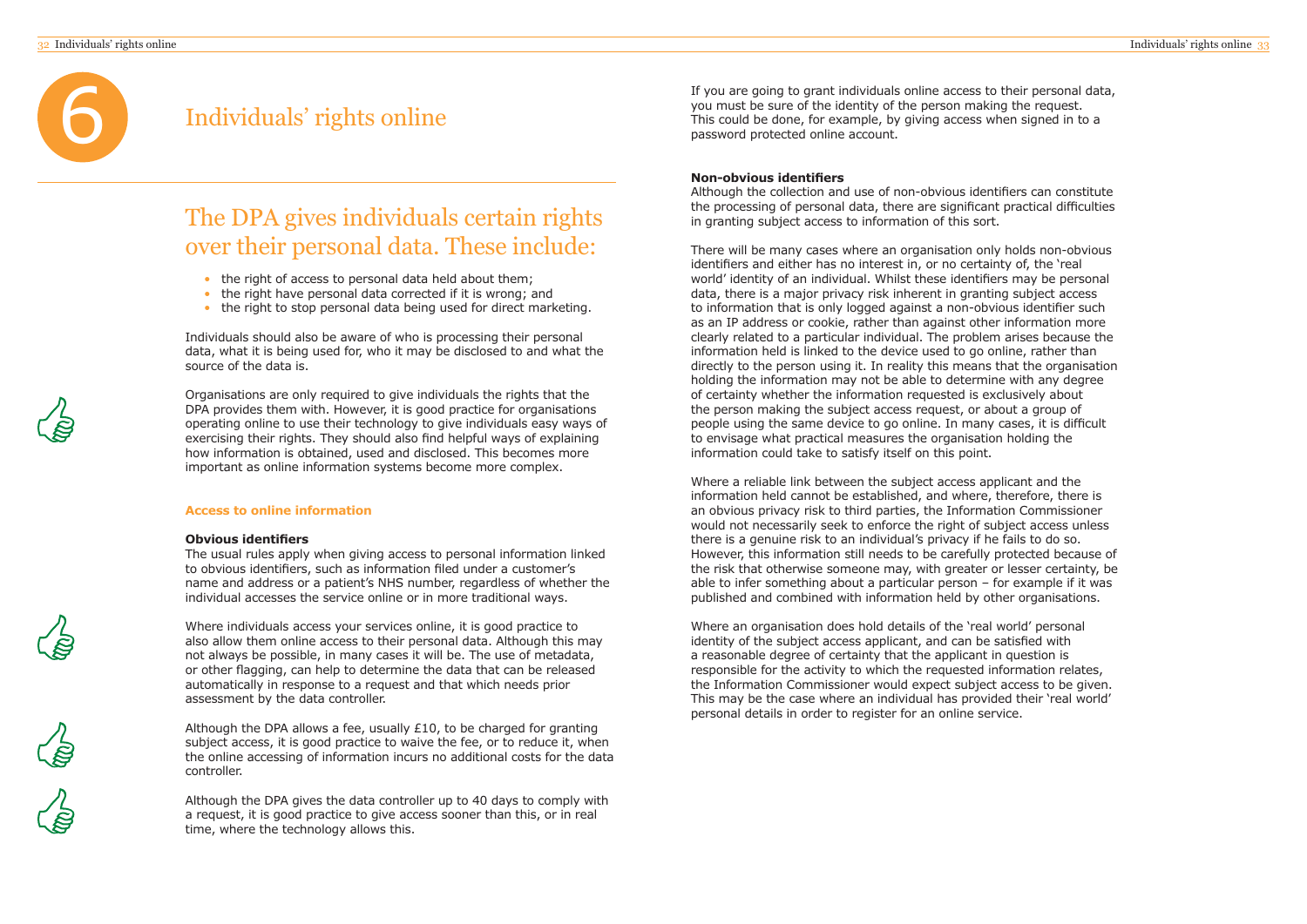





## **Working together to help the public**

It can be difficult for people to understand who is responsible for content they see online – for example where a company's website hosts third party content. Many individuals will assume that one organisation delivers all the content they see on a website, when in fact several different organisations may be responsible.

It is good practice for the company with primary responsibility for the website – the website publisher - to act as a single point of contact for issues relating to the processing of personal data, even if it is not legally responsible for all aspects of this. At least, the website publisher should help members of the public to contact the third party should they have concerns or questions about the collection of information or the content displayed to them. This does not mean that the website publisher takes on legal responsibility for all the processing of personal data carried out through its site.

## **Sorting problems out**

- It is good practice to make it easy for individuals to contact you if they have a problem with their personal data. You could do this by displaying your contact details, or a link to them, on your home page or by including them in your privacy notice.
- Organisations operating online should work towards making it easy for individuals to find out who is responsible for an ad, for example by clicking on it.
- It is good practice to give individuals online facilities for changing their details or preferences, or accessing and correcting their information.
- It is bad practice to make people contact you by letter or telephone if you provide services to them online. It is also bad practice to expect individuals who have reached your homepage to follow a large number of links or to navigate a number of different pages before they can access your contact details.
- It is good practice to make it easy for people to be able to exercise their preferences, for example in relation to what marketing they are willing to accept, by displaying a clear opt in/opt out at the point when you collect their personal data, or when they register for your service. You should also make it easy for people to change their preferences at a later date.
- • If individuals choose to unsubscribe from your service, close an account or request that their information be deleted, it is good practice to meet these requests, or help individuals to do this themselves, as soon as possible, unless you have a compelling business need or are under a legal obligation to retain the information. It is acceptable to keep a record of objectors in a suppression list so that you do not contact them again.
- It is good practice to make it clear to people what will happen to their information when they close their account – i.e. if it will be deleted irretrievably or simply deactivated or archived. Remember that if you do archive personal data, the rules of data protection, including subject access rights, still apply to it.
- If you offer users the option to delete personally identifiable information uploaded by them, the deletion must be real i.e. the content should not be recoverable in any way, for example, by accessing a URL from that site. It is bad practice to give a user the impression that a deletion is absolute, when in fact it is not.
- It is good practice to monitor customers' complaints and queries about the processing of their personal data and to take any remedial action as soon as possible. This will help you to ensure that the way you handle personal data is fair and is in line with your users' expectations. Further information on individuals' rights, and guidance to help you to comply with them, is on the ICO website www.ico.gov.uk









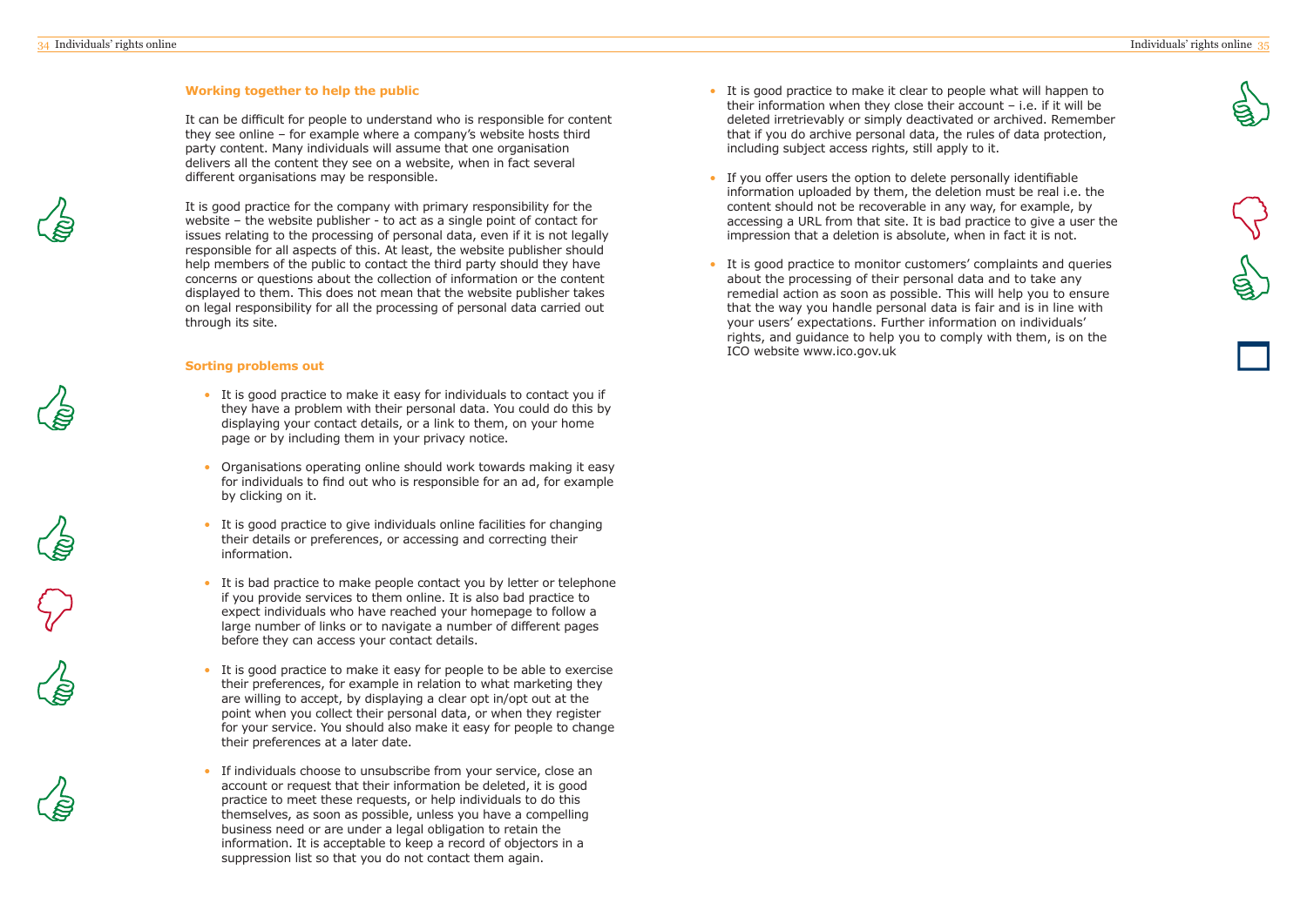## Things to avoid

7

- Being secretive or misleading when you collect personal data. People will not trust you and will go somewhere else. This could be a breach of the first data protection principle.
- Not being clear about the purposes for which you use or disclose personal data, or changing these purposes without consent once the personal data has been collected. This could be a breach of the second data protection principle.
- Collecting personal data you don't need or collecting it too early in the process. People do not like organisations that collect too much information about them. This could be a breach of the third data protection principle.
- • Keeping records about people that are inaccurate or out of date. Everyone expects their information to be correct. This could be a breach of the fourth data protection principle.
- • Collecting personal information and keeping it for longer than you need to in a personally identifiable form. People do not like too much information to be retained about them. This could be a breach of the fifth data protection principle.
- • Not respecting individuals' rights over the information you hold about them, for example denying access to personal data. This could be a breach of the sixth data protection principle.
- Having poor security and failing to maintain responsibility for the personal data you collect. Everyone expects their information to be looked after properly. This could be a breach of the seventh data protection principle.
- Failing to ensure the personal data you are responsible for is protected properly if it is transferred overseas. This could be a breach of the eighth data protection principle.



These are some practices that you should avoid, and which could result in the ICO taking enforcement action against you: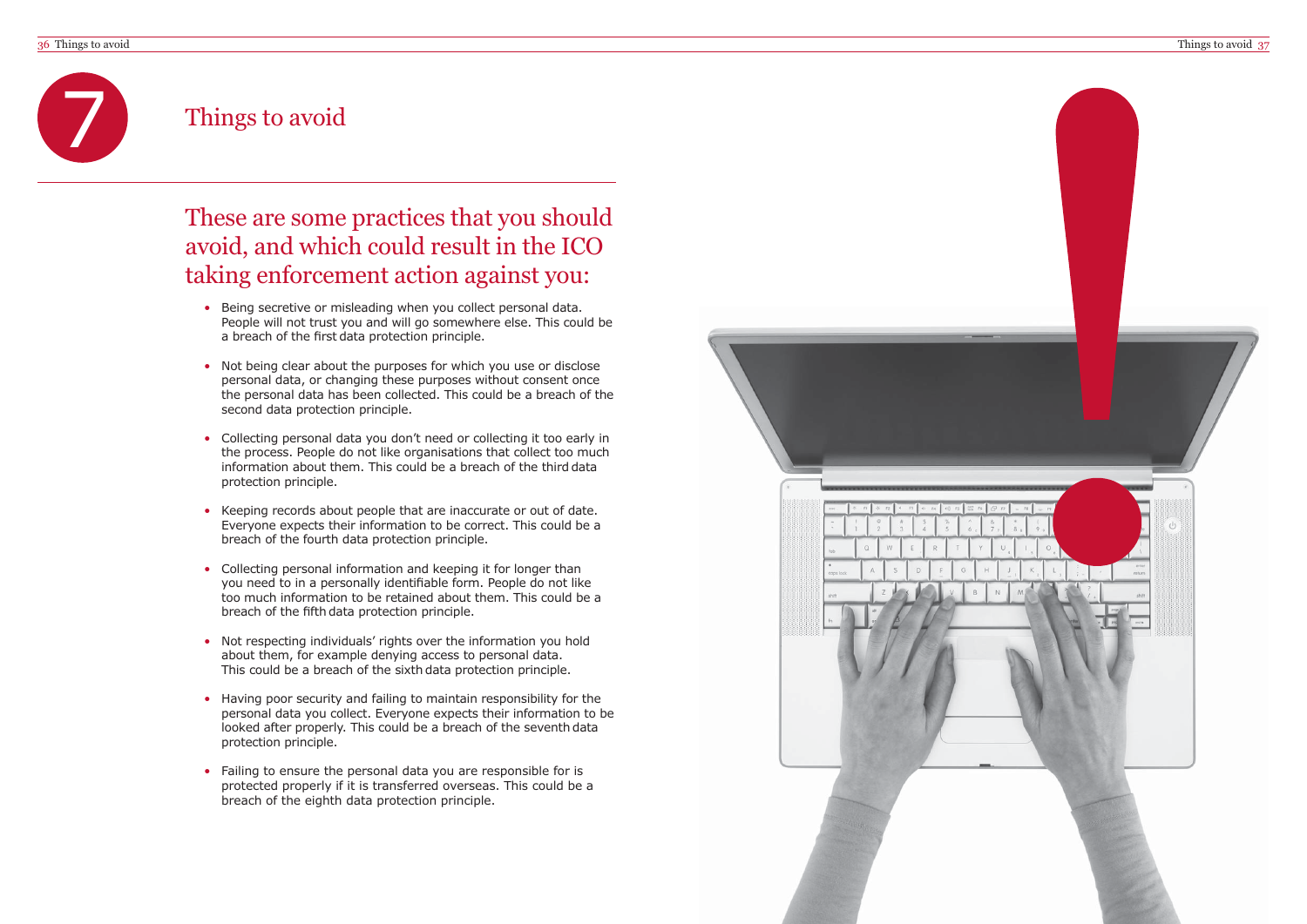## Annex: Preserving privacy online

### **The following techniques can help you to:**

- find alternatives to collecting personal data in the first place;
- avoid holding personal data in a form that identifies people explicitly;
- only process the personal data you need; and
- control the use of, and access to, personal data.

## **Find alternatives to collecting personal data in the first place**

- Where possible, let people access some or all parts of your service anonymously. Don't assume you need to collect personal data about everyone that accesses your service.
- Where someone just wants to look at your website without carrying out any sort of transaction, work out whether you really need to make them register, sign in or provide their personal details.
- Many people will want to access your service anonymously, and may be suspicious if you ask them for their details where there is no obvious justification for this.

### **Avoid holding personal data in a form that identifies people explicitly**

- Pseudonyms are a way of identifying an individual through an alternative digital identity. Pseudonyms can allow individuals to identify themselves to other users of an online service, or to personalise an account, without revealing their 'real world' identities.
- • Blind signatures are a type of digital signature that allow people to authenticate their identity to a high degree without disclosing their actual name or other personal details.
- 'Federated identity management systems' involve an independent third party, trusted by both the individual and the service provider, keeping the 'key' that links a digital pseudonym to a real-world identity. This allows an individual to authorise a transaction without the service provider being provided with their 'real world' identity or payment card details, for example.

### **Only process the personal data you need**

You should only process the personal data you need to provide your service. This means you should only collect what you need and shouldn't retain it in a personally identifiable form unless this is necessary. For example:

- Do not retain complete IP addresses if you can carry out your analytics using only partial ones, for example to determine the broad geographical location of visitors to your website. Set up a retention schedule for complete IP addresses.
- • Do not collect complete names and addresses if, for example, you only need a person's postcode to tell them where their nearest branch of your store is. Don't retain this information once you have answered the individual's enquiry. If you want to retain the information, for example to decide whether to open a new store in an area from which you receive a lot of enquiries, only retain partial postcodes.

## **Control the use of, and access to, personal data**

- A 'sticky privacy policy' is a set of 'permissions' attached to a set of information. It allows a person's preferences in relation to their personal data, for example whether it can be used for direct marketing, to be respected even if the information moves from one organisation to another. This should ensure personal data is processed in line with individuals' wishes even though it has moved across a complex information system.
- Encryption can protect your information whilst being stored or transferred to another organisation. It can be particularly useful when taking or transmitting payment details or other sensitive information. It can also ensure that personal data has not been compromised, by proving that the information sent is the same as the information received.

Further guidance can be found at:

http://www.ico.gov.uk/news/current\_topics/privacy\_by\_design.aspx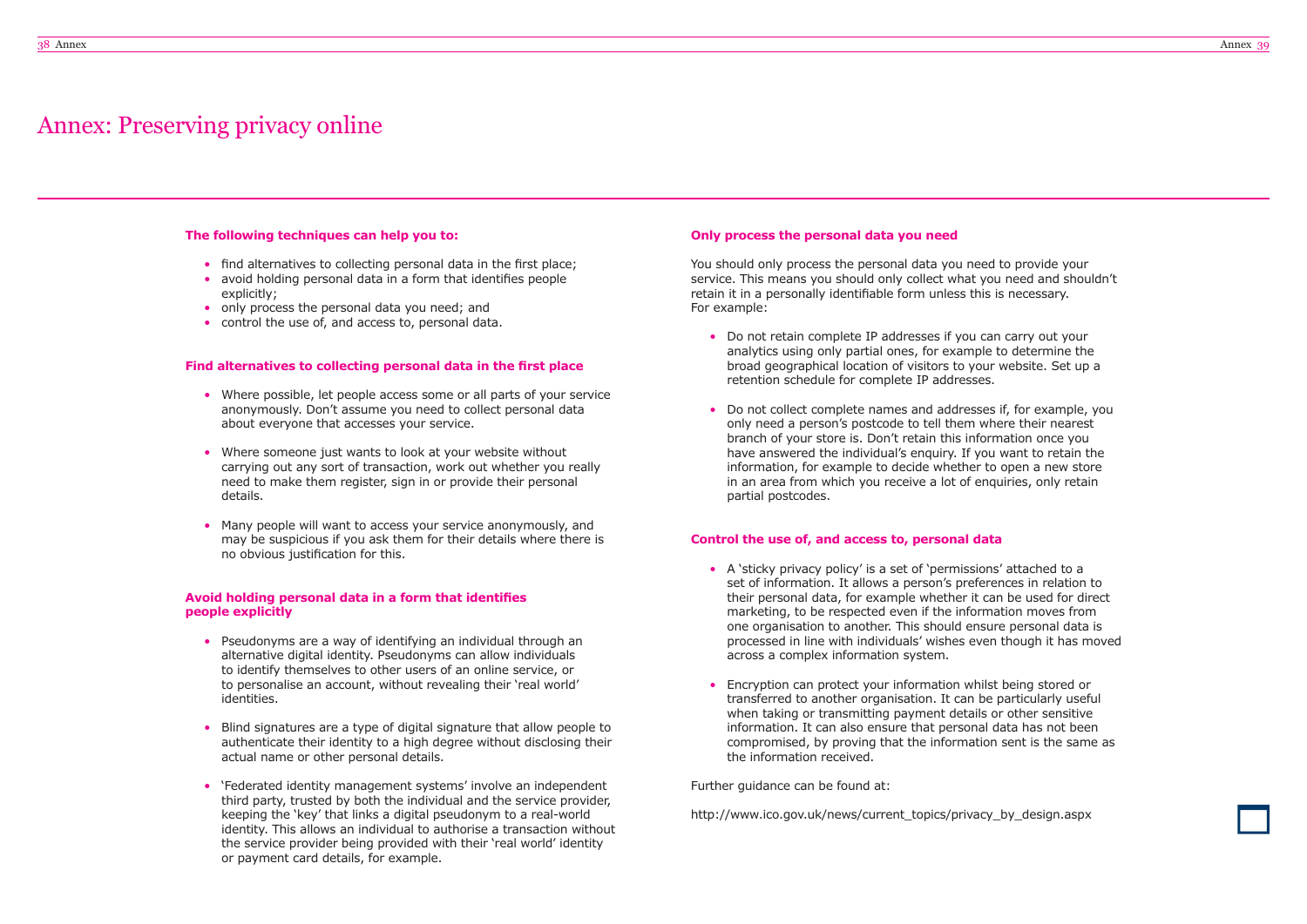## **Glossary**

**Ad network** – a firm that connects advertisers to websites that want to host advertising. As well as paying websites, they may also pay software firms, who show adverts when their software is used or website visited.

**Ad server** – a web server that stores adverts for use online and delivers them to website visitors.

**Advertising agency** - a firm that may design advertisements; book advertising space/time; plan/conduct advertising campaigns.

**Anonymised information** – where information which could be used to identify a single person is encoded or removed to protect individual privacy.

**Back-up** - reserve copies of data made and kept in case the original is lost.

**Behavioural advertising** – targeting selected advertising at individuals to increase likelihood of product take-up. Based on information collected about individuals which often derives from which websites they have visited or the searches they have made.

**Data controller** - a person who (either alone or jointly or in common with other persons) determines the purposes for which and the manner in which any personal data are, or are to be, processed.

**Data processor** - any person (other than an employee of the data controller) who processes the data on behalf of the data controller.

**Browser** – software that acts as a vehicle to access and interact with information and services on the internet.

**Data Protection Act 1998 (DPA)** - the main UK legislation which governs the handling and protection of information relating to living people.

**Browser provider** – a firm that provides software which can be used to access the internet.

**Encryption** - conversion of data into a code so it cannot be read without a key.

**Cookie** - a text file created on a computer when its user first visits certain websites. It stores information the website uses during visits to it e.g. to provide behavioural advertising.

**First party advertiser** – a firm that advertises its products and services on its own website.

**Internet Service Provider (ISP)** – a firm that provides its customers with access to the internet.

**Cloud computing** – online or internet-based computing, where services and information are provided over the internet, without the need for certain hardware or software at the physical point of access.

**Online Behavioural Advertising (OBA) provider** - a firm that links online advertising with its intended audience, by targeting internet users who display certain online habits/interests e.g. visiting travel websites.

**Personal data** - data which relate to a living individual who can be identified—

**Default settings** – preset controls of hardware or software, usually determined by the manufacturer or vendor.

**e-government** – provision of government services and facilitation of interaction between government and citizen or business by electronic means (e.g. making enquires, applying for services such as benefits or paying taxes online etc.).

**Hacker** - a person who enters computers or networks without permission, often for malicious purposes.

**IP address** - a unique sequence of numbers which identifies an online device.

**Metadata** – descriptive information about a set of data (e.g. title, date created). Sometimes described as data about data.

- **a.** from those data, or
- **b.** from those data and other information which is in the possession of, or is likely to come into the possession of, the data controller, and includes any expression of opinion about the individual and any indication of the intentions of the data controller or any other person in respect of the individual.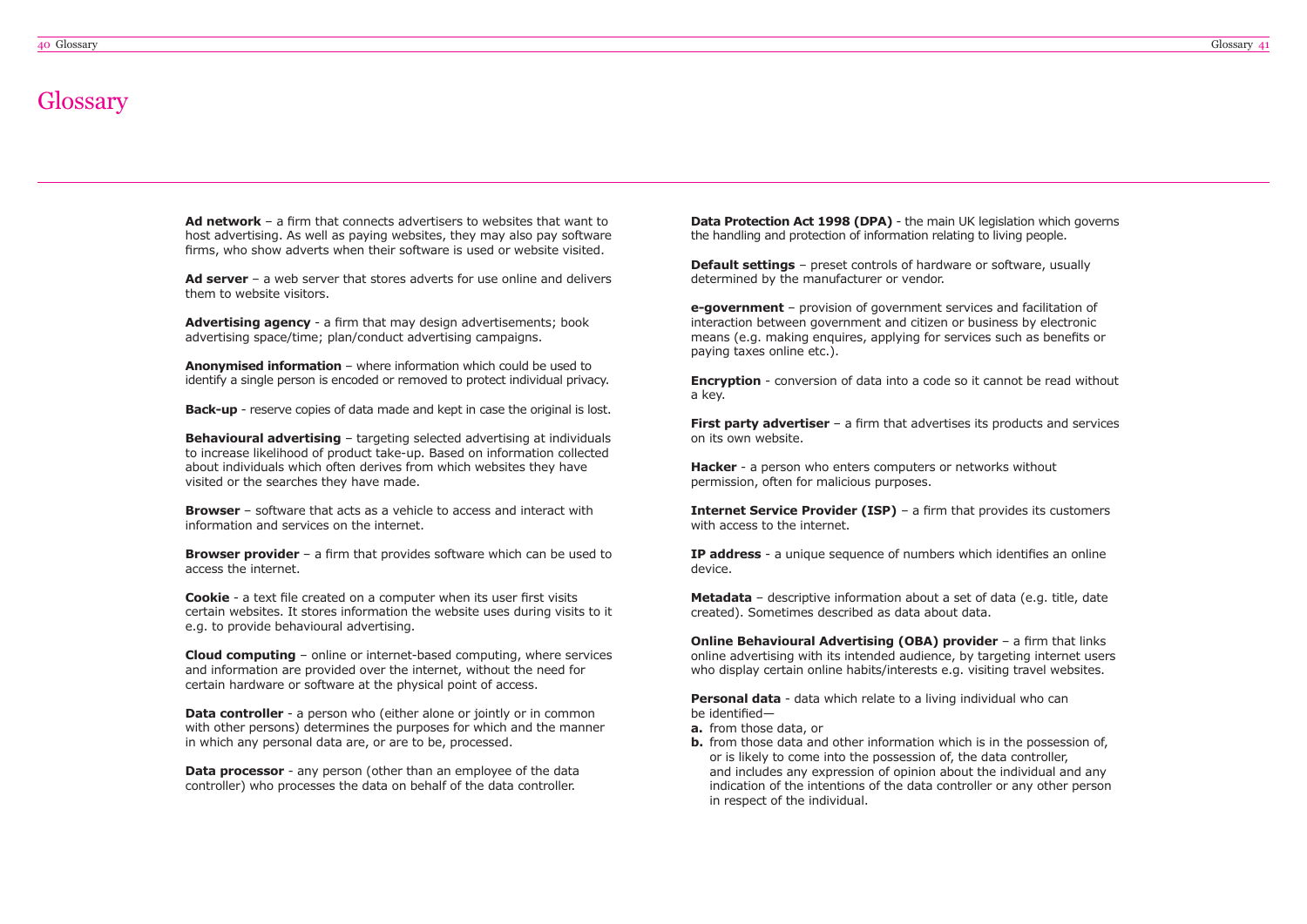**Processing of data** - in relation to information or data, means obtaining, recording or holding the information or data or carrying out any operation or set of operations on the information or data, including—

**a.** organisation, adaptation or alteration of the information or data,

- **b.** retrieval, consultation or use of the information or data,
- **c.** disclosure of the information or data by transmission, dissemination or otherwise making available, or
- **d.** alignment, combination, blocking, erasure or destruction of the information or data.

**Sensitive personal data** - personal data consisting of information as to—

**Social networking** – expanding one's social or business contacts via the internet, especially specific websites such as Facebook, LinkedIn, MySpace etc. Members create personal pages on such a site giving information about themselves and communicate with other people (frequently previously unknown) via such websites.

- **a.** the racial or ethnic origin of the data subject,
- **b.** his political opinions,
- **c.** his religious beliefs or other beliefs of a similar nature,
- **d.** whether he is a member of a trade union (within the meaning of the Trade Union and Labour Relations (Consolidation) Act 1992),
- **e.** his physical or mental health or condition,
- **f.** his sexual life,
- **g.** the commission or alleged commission by him of any offence, or
- **h.** any proceedings for any offence committed or alleged to have been committed by him, the disposal of such proceedings or the sentence of any court in such proceedings.

**Subject access request (SAR)** - under the Data Protection Act, individuals can ask to see the information about themselves that is held on computer and in some paper records, by writing to the person or organisation they believe holds it. A subject access request must be made in writing (email is acceptable) and must be accompanied by the appropriate fee, usually up to a maximum of £10. Once the applicable fee has been paid, a reply must be received within 40 days.

**Third party advertiser** – an advertiser who buys space on others' websites to advertise its products.

Website publisher - a person or organisation that places a website on a web server, making it available over the internet. (This is not necessarily the same person or organisation that creates the content to be uploaded onto the web server.)

**Virus** - malicious computer code that replicates itself infecting files and spreading across computers causing nuisance and harm. They can also be used for criminal activity.